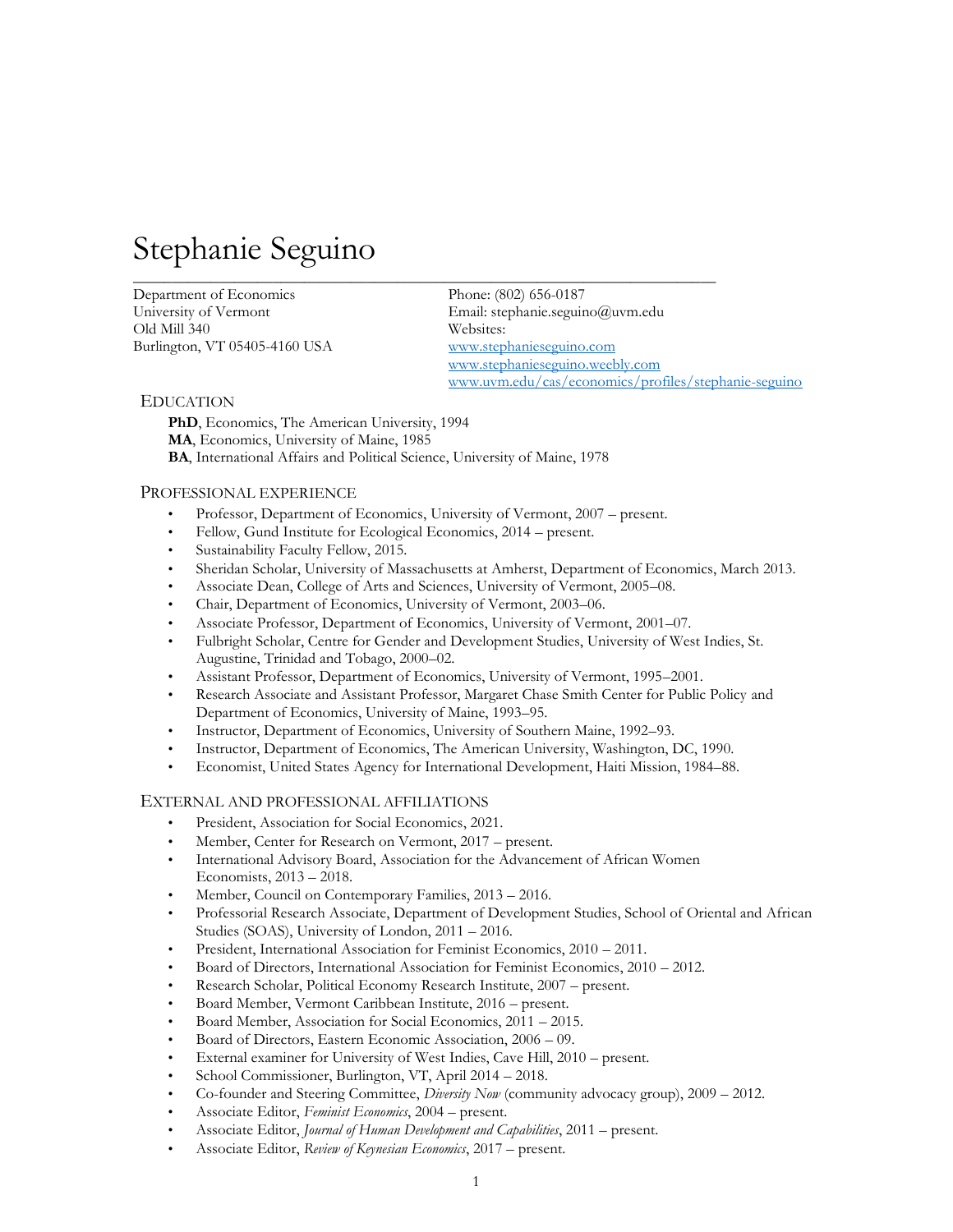- Board of Advisors, *Review of Political Economy*, 2021-present
- Editorial Board, *Review of Keynesian Economics*, 2012 2017.
- Editorial Board, *Revista de Economía Crítica*, 2011 present.
- Member, Burlington Police Commission, 2020 present.

# TEACHING AREAS

- Inequality, Poverty, and Wealth
- Political Economy of Race
- Globalization and Well-Being
- Gender and Development
- Macroeconomics, Economic Development, and Growth

#### PUBLICATIONS

#### **Journal Articles**

Seguino, S. Forthcoming. 2022 (forthcoming). "The Macroeconomics of Stratification." *Oxford Research Encyclopedia of Economics and Finance.*

Braunstein, E., S. Seguino, and L. Altinger. 2021. "Estimating the role of social reproduction in economic growth." *International Review of Political Economy* 50(2): 143-164.

Seguino, S. 2020. "Inequality and Economic Stratification: Reflections on Bromley, Piketty, and Obeng-Odoom." *Forum for Social Economics*.

Seguino, S. and N. Brooks. 2020. "Driving while Black and Brown in Vermont: Can race data analysis contribute to reform?" *Review of Black Political Economy* 48(1): 42–73.

Seguino, S. 2020. "Engendering Macroeconomic Theory and Policy." *Feminist Economics* 26(2): 27-61.

Braunstein, E., R. Bouhia, and S. Seguino. 2020. *"*Social Reproduction, Gender Equality, and Economic Growth." *Cambridge Journal of Economics* 44(1): 129-156.

Seguino, S. 2019. "Feminist and Stratification Theories: Lessons from the Crisis and Their Relevance for Post-Keynesian Theory." *European Journal of Economics and Economic Policies* 16(2): 193-207*.*

Seguino, S. 2019. "Macro Policy Tools to Finance for Gender Equality." *Development Policy Review* 37(4): 504-525*.*

Seguino, S. and E. Braunstein. 2019. "The Costs of Exclusion: Gender Job Segregation, Structural Change and the Labour Share of Income." *Development and Change* 50(4): 976-1008.

Braunstein, E. and S. Seguino. 2018. "The impact of economic policy and structural change on gender inequality in economic opportunity in Latin America, 1990-2010." *Review of Keynesian Economics* 6(3): 307- 332.

Seguino, S. 2017. "How Economies Grow: Alice Amsden and the Real-World Economics of Late Industrialization." *Cambridge Journal of Regions, Economy, and Society* 10(1): 99-110.

Seguino, S. 2016. "The Costs of Inequality and the Affordability of Solutions." *Journal of Human Development and Capabilities* 17(3): 434-439.

Seguino, S. 2016. "Global Trends in Gender Equality." *Journal of African Development* 18(1): 1-30.

Braunstein, E., S. Gammage, and S. Seguino. 2015. "Equidad de Género en las Oportunidades Económicas en América Latina, 1990-2010" ("Gender inequality in economic opportunity in Latin America, 1990-2010"). *Revista de Economía Crítica* 18: 92-112*.*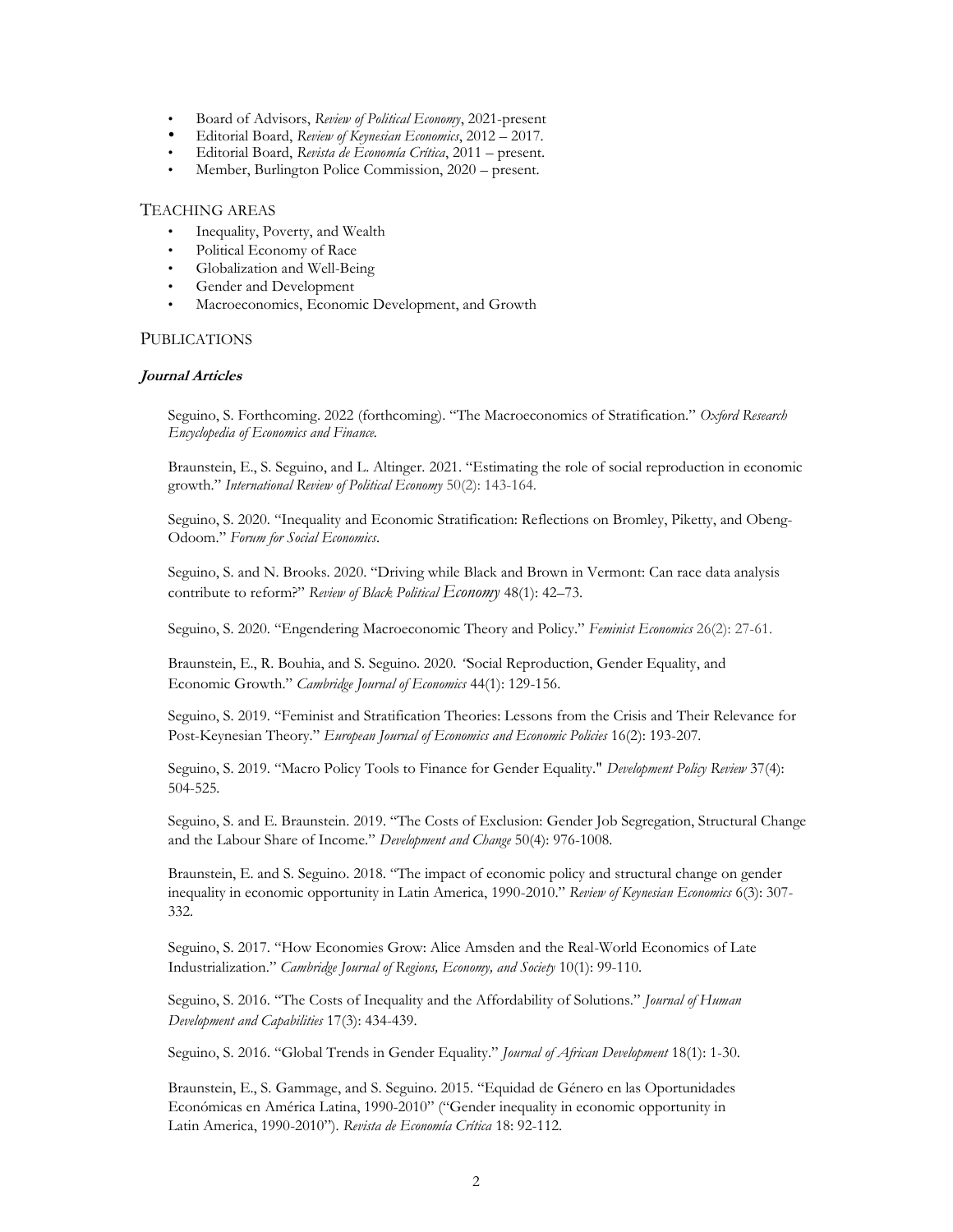Seguino, S. 2014. "Politícas Macroeconómicas Sostenibles y Egalidad de Género." ("Macroeconomics, Sustainable Development, and Gender Equality"). *Temas* 4: 4-12.

Seguino, S. and M. Were. 2014. "Gender, Development, and Growth in sub-Saharan Africa." *Journal of African Economies* 23 (supplement 1): i18-i61.

Wamboye, E. and S. Seguino. 2014. "Economic Structure, Trade Openness, and Female Workers in Sub-Saharan Africa." *Feminist Economics* 21(3): 1-32.

Fukada-Parr, S., J. Heintz, and S. Seguino. 2013. "Critical Perspectives on Financial and Economic Crises: Heterodox Macroeconomics Meets Feminism." *Feminist Economics* 19(3): 4–31.

Seguino, S. 2013. "Toward Gender Justice: Confronting Stratification and Power." *Géneros 2(1):* 1–36.

Seguino, S. 2012. "Development and Immigration: Experiences of Non-US Born Black Women." *Review of Black Political Economy* 39(2): 217–222.

Seguino, S. 2012. "Macroeconomics, Human Development, and Distribution." *Journal of Human Development and Capabilities* 13(1): 59–83.

Seguino, S. and J. Heintz. 2012. "Monetary Tightening and the Dynamics of Race and Gender Stratification in the US." *American Journal of Economics and Sociology* 71(3): 603–638*.*

Seguino, S. 2011. "Gender Inequality and Economic Growth: A Reply to Schober and Winter-Ebmer." *World Development* 39(8): 1485–1487.

Seguino, S. 2011. "Help or Hindrance? Religion's Impact on Gender Inequality in Attitudes and Outcomes." *World Development* 39(8): 1308–1321.

Seguino, S. 2010. "Gender, Distribution, and Balance of Payments Constrained Growth in Developing Countries." *Review of Political Economy* 22(3): 373–404.

Seguino, S. 2010. "The Global Economic Crisis, Its Gender and Ethnic Implications, and Policy Responses." *Gender and Development* 18(2): 179-199. [Reprinted in R. Pearson and C. Sweetman (Eds), 2011, *Gender and the Economic Crisis,* 15–36. Warickshire, UK: Practical Action Publishing].

Berik, G., Y. Rodgers, and S. Seguino. 2009. "Feminist Economics of Inequality, Development, and Growth." *Feminist Economics* 15(3): 1-33.

Seguino, S. 2008. "Micro-Macro Linkages Between Gender, Development, and Growth: Implications for the Caribbean Region." *Journal of Eastern Caribbean Studies* 33(4): 1–35.

Seguino, S. 2007. "Plus Ça Change? Evidence on Global Trends in Gender Norms and Stereotypes." *Feminist Economics* 13(2): 1–28.

Seguino, S. 2007. "Is More Mobility Good? Firm Mobility and the Low-Wage Low-Productivity Trap." *Structural Change and Economic Dynamics* 18(1): 27–51.

Seguino, S. and C. Grown. 2006. "Gender Equity and Globalization: Macroeconomic Policy for Developing Countries." *Journal of International Development* 18(8): 1091–1104.

Seguino, S. 2003. "Why Are Women in the Caribbean So Much More Likely Than Men to Be Unemployed?" *Social and Economic Studies* 52(4): 83–120.

Seguino, S. and M. Floro. 2003. "Does Gender Matter for Aggregate Saving? An Empirical Analysis." *International Review of Applied Economi*cs 17(2): 147–66.

Seguino, S. 2002. "Gender, Quality of Life, and Growth in Asia 1970 to 1990." *The Pacific Review* 15(2): 245-77.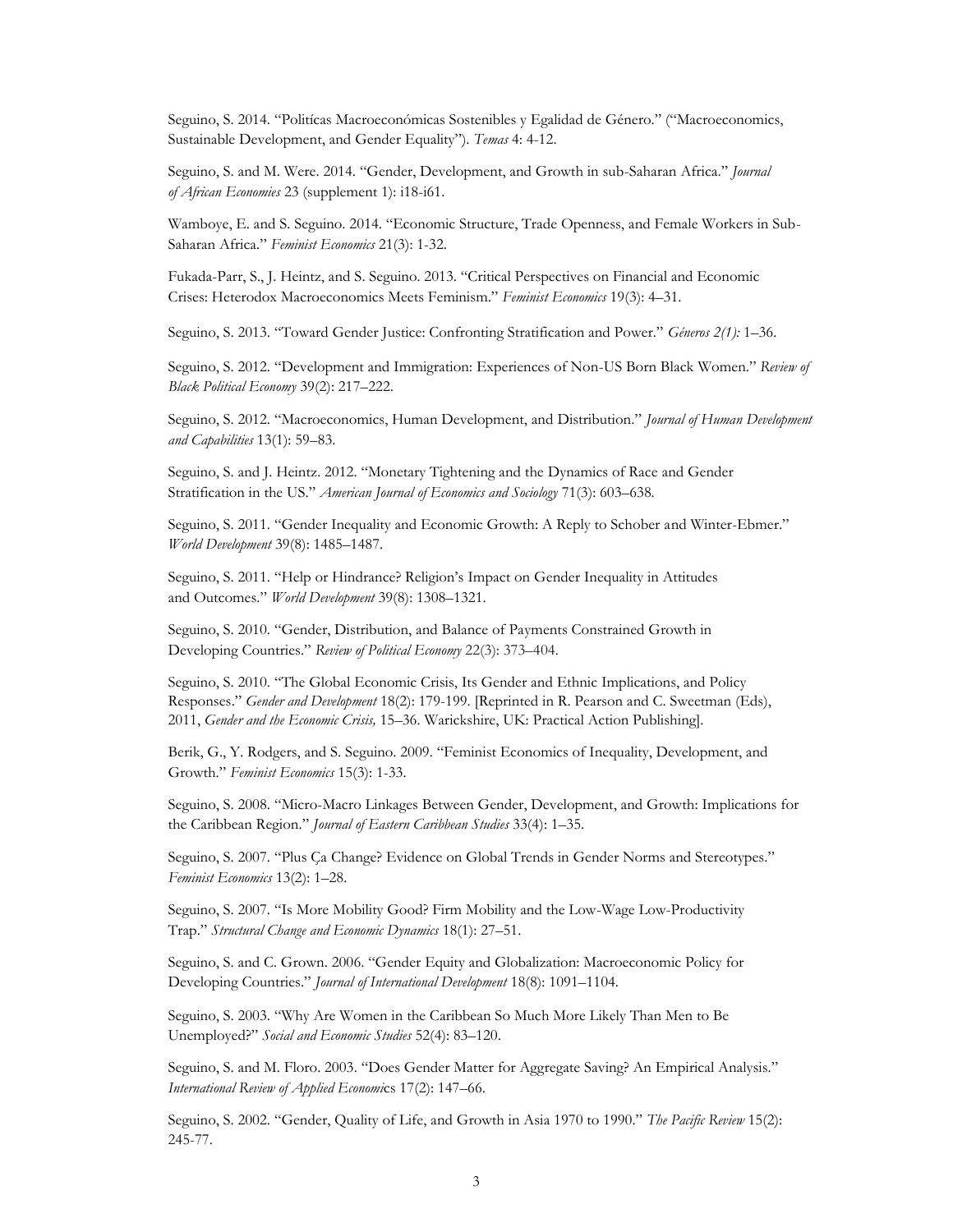Blecker, R. and S. Seguino. 2002. "Macroeconomic Effects of Reducing Gender Wage Inequality in an Export-Oriented, Semi-Industrialized Economy." *Review of Development Economics* 6(1): 103-119*.* Seguino, S. 2000. "Accounting for Gender in Asian Economic Growth." *Feminist Economics* 6(3): 22-58.

Seguino, S. 2000. "The Effects of Structural Change and Economic Liberalization on Gender Wage Differentials in South Korea and Taiwan." *Cambridge Journal of Economics* 24(4): 437-59.

Seguino, S. 2000. "Gender Inequality and Economic Growth: A Cross-Country Analysis." *World Development* 28(7): 1211–30.

Butler, S. and S. Seguino. 2000. "Working in Coalition: Advocates and Academics Join Forces to Promote Progressive Welfare Policies." *Journal of Community Practice* 7(4): 1–20.

Seguino, S. 1999-2000. "The Investment Function Revisited: Disciplining Capital in Korea." *Journal of Post-Keynesian Economics* 22(2): 313–38.

Seguino, S. and S. Butler. 1998. "To Work or Not To Work: Is that the *Right* Question?" *Review of Social Economy* 56(2): 190–219.

Butler, S. and S. Seguino. 1998. "Gender and Welfare Reform: Redefining the Issues." *Journal of Progressive Human Services* 9(2): 51–82.

Seguino, S. 1997. "Gender Wage Inequality and Export-Led Growth in South Korea." *Journal of Development Studies* 34(2): 102-32.

Seguino, S., T. Stevens, and M. Lutz. 1996. "Gender and Cooperative Behavior: Economic *Man* Rides Alone." *Feminist Economics* 2(1): 1-21.

Seguino, S. 1995. "Back to Basics: Measuring Economic Performance Using a Basic Needs Budget Approach." *Maine Policy Review* 4(2): 29-40.

Seguino, S. and Q. Grafton. 1989. "The Haitian Coffee Market: A Case Study of Different Approaches to Social Science Research." *Canadian Journal of Development Studies* X (1): 91-102.

#### **Working papers**

Badru, R. and S. Seguino. 2020. "Distribution and Gender Effects on the Path of Economic Growth: Comparative Evidence for Developed, Semi-Industrialized, and Low-Income Agricultural Economies." Revision in progress.

Arora, D., E. Braunstein, and S. Seguino. 2020. "The macroeconomics of women's economic empowerment: A macro-micro analysis of gender segregation and job quality in developing countries." Under review.

Seguino, S. 2021. "Macro Perspectives on Stratification." In D. Hamilton (Ed), *Oxford Research Encyclopedia of Economics and Finance.* Oxford University Press. In progress.

Seguino, S, 2021. "Insights from Social Psychology: The Role of Norms and Stereotypes in Hiring and Policing." In. A. Deshpande (Ed), *Handbook on Economics of Discrimination and Affirmative Action*. Springer. In progress.

#### **Book Chapters**

Seguino, S. 2021. "Gender and Economic Growth." In G. Berik and E. Kongar (eds), *Handbook of Feminist Economics*. Routledge.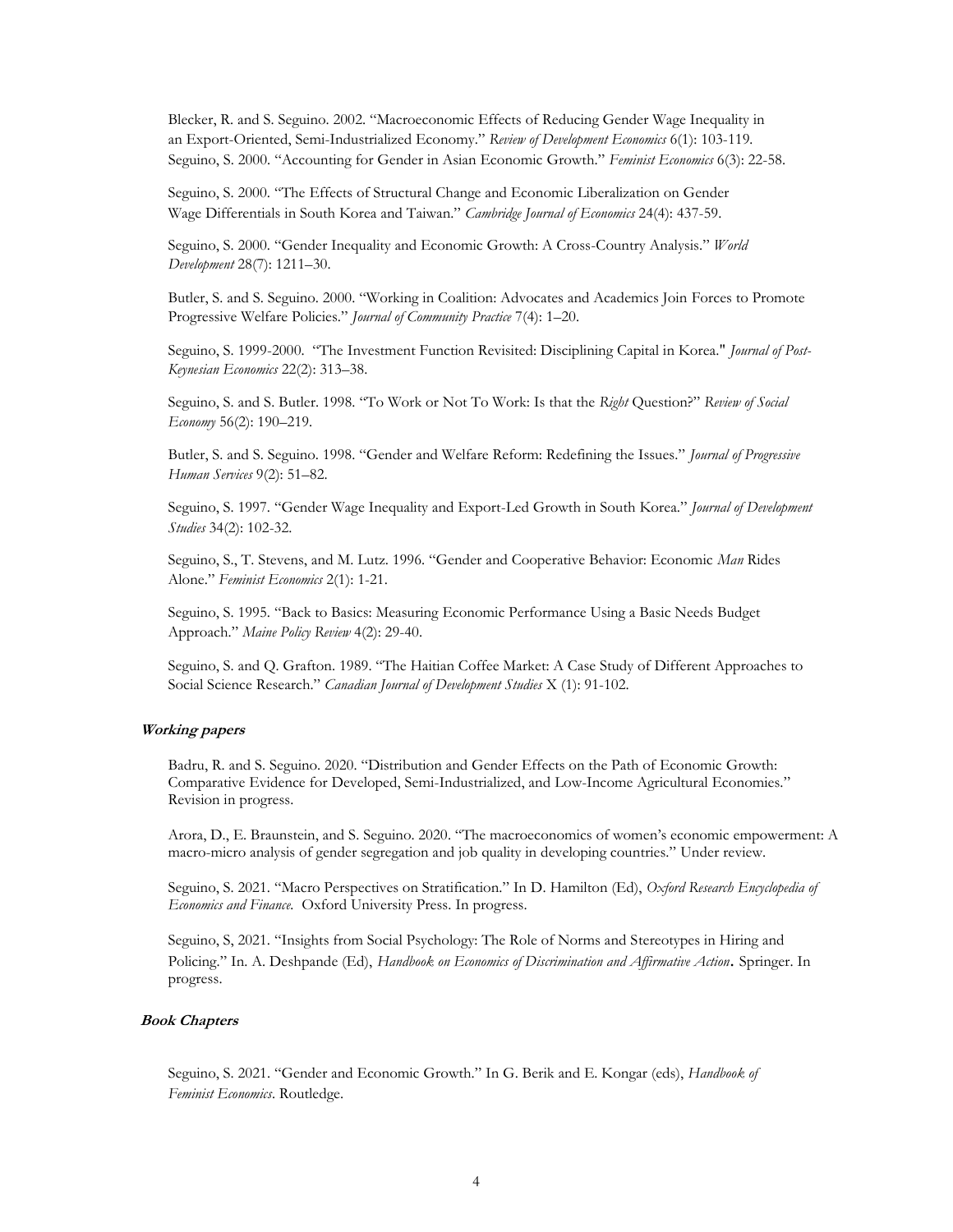Seguino, S. and E. Braunstein. 2021 (forthcoming). "The cost of gender inequality: Structural change and the labor share of income." In R. von Armin and J. Stiglitz (eds), *The Great Polarization: Economics, Institutions and Policies in the Age of Inequality*. Cambridge University Press.

Seguino, S. 2020. "Industrial Policy and Gender Inclusivity?" In A. Oqubay, C. Cramer, H.-J. Chang, and R. Kozul-Wright (eds), *Oxford Handbook of Industrial Policy*. Oxford University Press.

Seguino, S. 2019. "Tools of Macroeconomic Policy: Fiscal, Monetary, and Macroproduential Approaches." In D. Elson and A. Seth (eds), *Gender Equality and Inclusive Growth: Economic Policies to Achieve Sustainable Development*. New York: UN Women.

Seguino, S. 2017. "Financing for Gender Equality: Reframing and Prioritizing Public Expenditures to Promote Gender Equality." In Z. Khan (ed), *Financing for Gender Equality: Realizing Women's Rights through Gender Responsive Budgeting*. Palgrave MacMillan.

Seguino, S. 2016. "Accounting for Gender in Asian Economic Growth." [Reprint in L. Schmidt, Sabine Schröder (ed), *Development Theories: 'Classics', Critique, Alternatives*. Wien: Mandelbaum Verlag.

Seguino, S. 2016. "'Rebooting' Is Not an Option: Toward Equitable Social and Economic Development." [Reprint]. In M. Evans (ed), *Feminism.* Sage Publications.

Seguino, S. and M. Were. 2014. "Gender, Economic Growth, and Development in Sub-Saharan Africa." In C. Monga and J. Y. Lin (Eds), *Handbook of Africa and Economics*. Oxford University Press.

Seguino, S. 2014. "Financialization, Distribution, and Inequality." In G. Sen and M. Durano (Eds), *The Remaking of Social Contracts: Global Feminists in the 21st Century*. London: Zed Books.

Seguino, S. 2013. "Macroeconomics, Human Development, and Distribution." In D. Nayyaar (Ed), *Macroeconomics and Human Development*. Routledge. [Reprint of 2012 original].

Seguino, S. 2013. "From micro-level gender relations to the macro economy and back again: Theory and policy." In Deborah Figart and Tonia Warnecke (Eds), *Handbook of Research on Gender and Economic Life*, Edward Elgar.

Seguino, S. 2011. "The global economic crisis, its gender and ethnic implications, and policy responses." In R. Pearson and C. Sweetman, (Eds), *Gender and the Economic Crisis.* Warickshire, UK: *Practical Action Publishing.*

Seguino, S. 2011. "'Rebooting' Is Not An Option: Toward Equitable Social and Economic Development." In D. Jain and D. Elson (Eds), *From Crisis to Equality: Harvesting Feminist Knowledge for Public Policy.* IDRC and Sage Publishers.

Seguino, S. 2011. "The Road to Gender Equality: Global Trends and the Way Forward." In L. Benería, A. M. May, and D. Strassmann (Eds), *Feminist Economics*: *Global Perspectives on Gender.* International Library of Critical Writings in Economics series, Vol. 3. Northampton, MA: Edward Elgar Publishing Inc. (Reprint of 2008 original).

Seguino, S. 2011. "Plus Ça Change? Evidence on Global Trends in Gender Norms and Stereotypes." In L. Benería, A. M. May, and D. Strassmann (Eds), *Feminist Economics*: *Global Perspectives on Gender.* International Library of Critical Writings in Economics series, Vol. 3. Northampton, MA: Edward Elgar Publishing Inc. (Reprint of 2007 original).

Seguino, S. and C. Grown. 2011. "Gender Equity and Globalization: Macroeconomic Policy for Developing Countries." In L. Benería, A. M. Mari May, and D. Strassmann (Eds), *Feminist Economics: Global Perspectives on Gender*, International Library of Critical Writings in Economics series, Vol. 3. Northampton, MA: Edward Elgar Publishing Inc. (Reprint of 2006 original).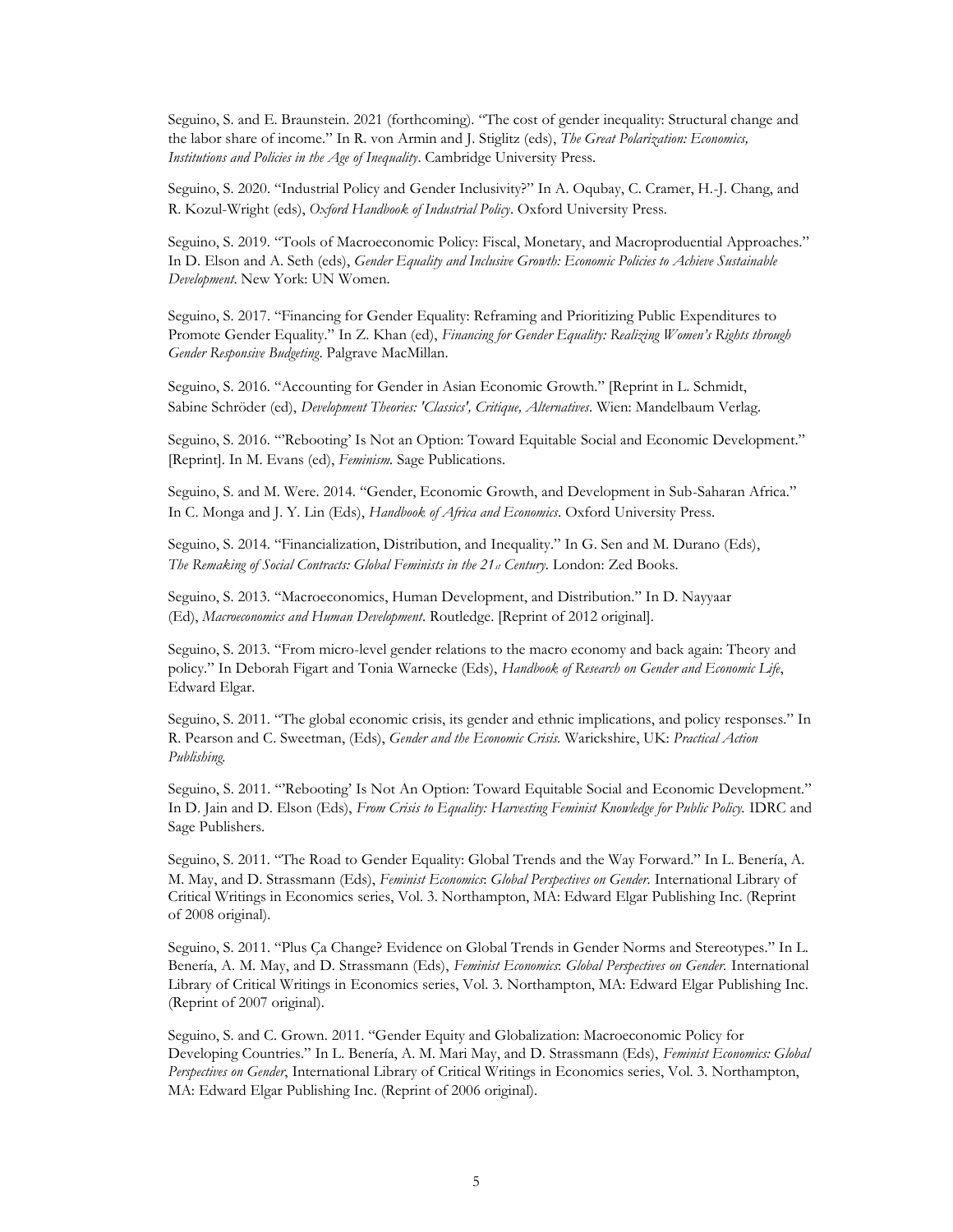Seguino, S. and M. Setterfield. 2010. "Gender Equality and the Sustainability of Steady State Growth Paths." In M. Setterfield (Ed), *Handbook of Alternative Theories of Economic Growth*. Edward Elgar Publishers, Ltd.

Seguino, S. 2008. "The Road to Gender Equality: Global Trends and the Way Forward." In G. Berik, Y. Rodgers, and A. Zammit (Eds), *Social Justice and Gender Equality: Rethinking Development Strategies and Macroeconomic Policies,* 44-71. London: Routledge. [Reprinted in *Feminist Economics: Global Perspectives on Gender,* L. Benería, A. M. Mari May, and D. Strassmann, 2011 *International Library of Critical Writings in Economics* series, Vol. 3. Northampton: Edward Elgar Publishing Inc.

Seguino, S. and C. Grown. 2007. "Gender Equity and Globalization: Macroeconomic Policy for Developing Countries." (Edited reprint of the 2006 original). In I. Van Staveren, D. Elson, C. Grown, and N. Cagatay (Eds), *Feminist Economics of Trade,* 292-315. London: Routledge.

Blecker, R. and S. Seguino. 2007. "Macroeconomic Effects of Reducing Gender Wage Inequality in an Export-Oriented, Semi-Industrialized Economy." (Edited reprint of the 2002 original). In I. Van Staveren, D. Elson, C. Grown, and N. Cagatay (Eds), *Feminist Economics of Trade,* 292-315. London: Routledge.

Seguino, S. 2007. "The Great Equalizer? Globalization Effects on Gender Equity in Well-Being in Latin America and the Caribbean." In A. Shaikh (Ed), *Globalization and the Myth of Free Trade,* 177-214. London: Routledge.

Seguino, S. 2006. "Taking Gender Differences in Bargaining Power Seriously: Equity, Living Wages, and Labor Standards." In E. Kupier and D. Barker (Eds), *Feminist Perspectives on Gender and the World Bank,* 94 - 116. London: Routledge.

Seguino, S. 2000. "The Roots of the Asian Financial Crisis: A Story of Export-Led Growth and Liberalized Capital Flows." In D. Saunders, R. Baiman, and H. Boushey (Eds), *Political Economy and Contemporary Capitalism: Perspectives on Economic Theory and Policy,* 225 - 35. Armonk, NY: M. E. Sharpe, Inc.

Seguino, S. 1997. "Export-Led Growth and the Persistence of Gender Inequality in the NICs." In J. Rives and M. Yousefi (Eds), *Economic Dimensions of Gender Inequality: A Global Perspective,* pp. 11 - 33. Westport, CT: Greenwood Press.

#### **Books**

Fukada-Parr, S., J. Heintz, and S. Seguino (Eds). 2015. *Critical and Feminist Perspectives on Financial and Economic Crises.* New York and London: Routledge.

Berik, G., Y. Rodgers, and S. Seguino (Eds). 2011. *Inequality, Development, and Growth.* New York and London: Routledge.

#### **Background and Policy Papers**

Arora, D., E. Braunstein, and S. Seguino. 2021. "The macroeconomics of women's economic empowerment: A macro-micro analysis of gender segregation and job quality in developing countries." UNU WIDER Working Paper 2021/86.

Seguino, S., N. Brooks, and P. Autilio. 2021. "Trends in Racial Disparities in Vermont Traffic Stops 2014-19." University of Vermont and Cornell University.

Seguino, S., N. Brooks, and P. Autilio. 2020. "Trends in Racial Disparities in Traffic Stops: Bennington, Vermont 2014-19." Policy report. University of Vermont and Cornell University.

Seguino, S., N. Brooks, and P. Autilio. 2020. "Trends in Racial Disparities in Traffic Stops: Brattleboro, Vermont 2014-19." Policy report. University of Vermont and Cornell University.

Seguino, S., N. Brooks, and P. Autilio. 2020. "Trends in Racial Disparities in Traffic Stops: Burlington, Vermont 2014-19." Policy report. University of Vermont and Cornell University.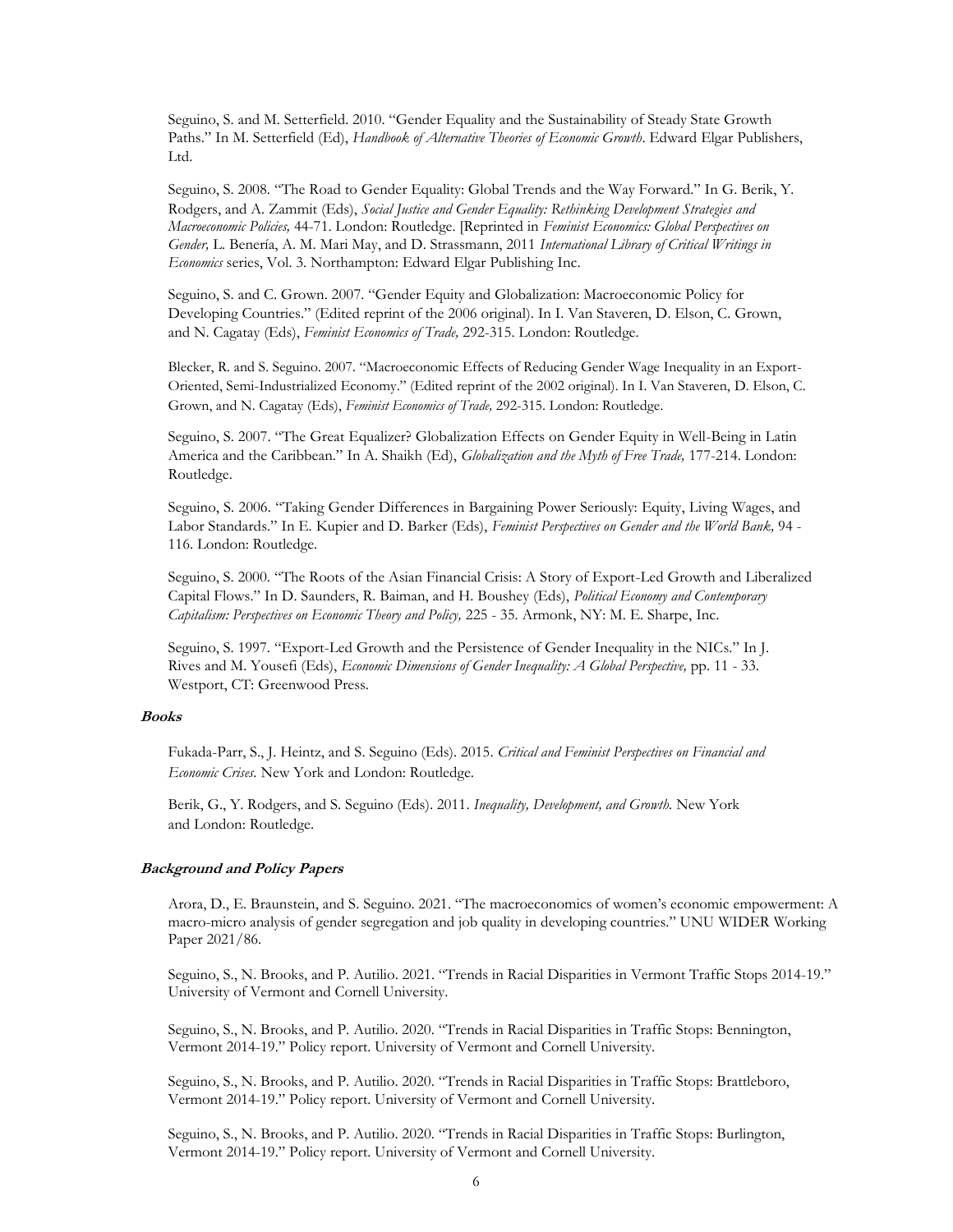Seguino, S., N. Brooks, and P. Autilio. 2020. "Trends in Racial Disparities in Traffic Stops: Colchester, Vermont 2014-19." Policy report. University of Vermont and Cornell University.

Seguino, S., N. Brooks, and P. Autilio. 2020. "Trends in Racial Disparities in Traffic Stops: Rutland, Vermont 2014-19." Policy report. University of Vermont and Cornell University.

Seguino, S., N. Brooks, and P. Autilio. 2020. "Trends in Racial Disparities in Traffic Stops: South Burlington, Vermont, 2011-19." Policy report. University of Vermont and Cornell University.

Seguino, S., N. Brooks, and P. Autilio. 2020. "Trends in Racial Disparities in Traffic Stops: Vermont State Police, 2011-19," with Nancy Brooks and Pat Autilio. Policy report. 2020

Seguino, S., N. Brooks, and P. Autilio. 2020. "Trends in Racial Disparities in Traffic Stops: Williston, Vermont 2014-19," with Nancy Brooks and Pat Autilio. Policy report. 2020.

Seguino, S. and N. Brooks. 2018. "A Deeper Dive into Racial Disparities in Policing in Vermont." University of Vermont and Cornell University.

Seguino, S. and N. Brooks. 2017. "Driving While Black and Brown in Vermont." University of Vermont and Cornell University.

Seguino, S. 2017. "Engendering Macroeconomic Theory and Policy." World Bank, Washington, DC.

Seguino, S. 2016. "Macro Policy Tools to Finance Gender Equality in the SDGs." Background paper for UN Women.

Seguino, S. and N. Brooks. 2016. "Racial/Ethnic Disparities in Traffic Stops: Analysis of Vermont State Police Data, 2010-15." University of Vermont and Cornell University.

Seguino, S. 2015. "Financing for Gender Equality in the Context of the SDGs." Background paper, UN Women, Report of the Expert Group Meeting for CSW60 on Women's Empowerment and Sustainable Development.

Seguino, S. 2015. "Macroeconomic Policy in Times of Slow Growth and Crisis." Policy Brief Prepared for Trade and Industrial Policy Strategies (TIPS), Pretoria, South Africa.

Seguino, S. and N. Brooks. 2014. "Have the Burlington Police Made Progress in Reducing Racial Disparities in Traffic Policing? A Comparison of 2009-10 Data." University of Vermont and Cornell University.

Seguino, S. and N. Brooks. 2014. "Racial/Ethnic Disparities in Traffic Stops: Analysis of Vermont State Police, 2010-11." University of Vermont and Cornell University.

Seguino, S. and M. Were. 2014. "Gendered perspectives on economic growth and development in sub-Saharan Africa." UN WIDER WP/2014/056, Helsinki, Finland.

Seguino, S. 2013. "Global Trends in Gender Inequality." Paper for UNDP flagship report, *Humanity Divided.*

Seguino, S. 2012. "Financing for Gender Equality: Reframing and Prioritizing Public Expenditures to Promote Gender Equality." UN Women, Policy Brief.

Seguino, S., N. Brooks, and K. Mitofsky. 2012. *Racial Disparities in Policing? An Assessment of 2009-10 Traffic Stop Data in Chittenden County, Vermont.* University of Vermont and Cornell University.

Seguino, S., G. Berik, and Y. Rodgers. 2010. "An Investment that Pays Off: Promoting Gender Equality as a Means to Finance Development." Friedrich-Ebert-Stiftung Occasional Paper.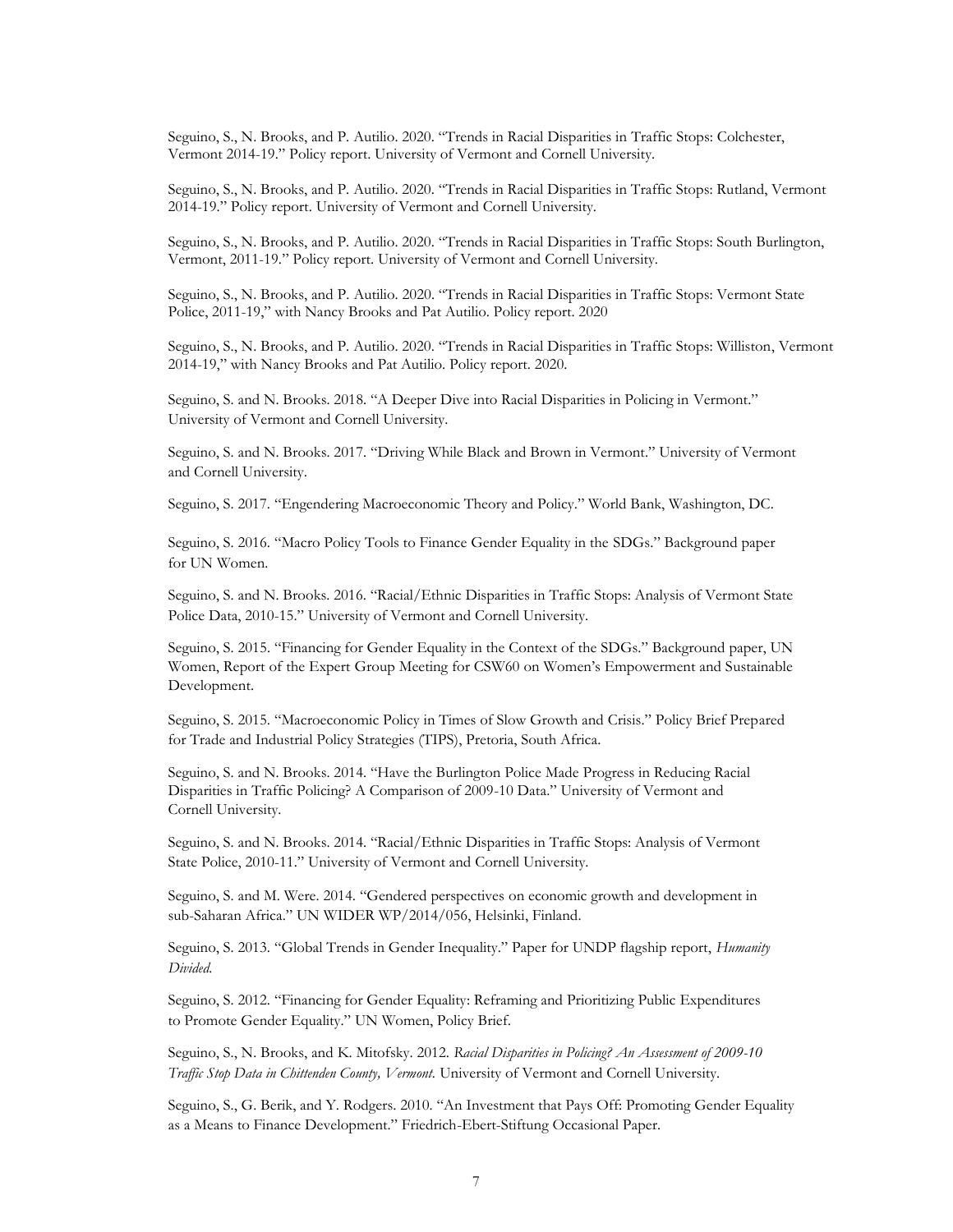Seguino, S. 2010. "The Way Forward in the Wake of the 2008 Global Economic Crisis: Does the Stiglitz Commission Report Go Far Enough?" Concept paper prepared for DAWN Development Debates.

Seguino, S. 2009. "The Effect of Religiosity on Gender Attitudes and Outcomes." Background paper. United Nations Research Institute for Social Development (UNRISD) *Religion, Politics, and Gender Equality* Project.

Balakrishnan, R., J. Heintz, and S. Seguino. 2009. "A Human Rights Response to the Economic Crisis in the US." Center for Women's Global Leadership, Rutgers University.

Seguino, S. 2007. "Economic Justice, Bargaining Power, and Sexual Justice." Background paper for *Toward a Vision of Sexual and Economic Justice* Project. Barnard Center for Research on Women.

Seguino, S. 2004. "Gender, Well-Being, and Equality: Assessing Status, Trends, and the Way Forward." Background paper. UNRISD.

Seguino, S. 2003. "Is Economic Growth Good for Well-being?: Evidence of Gender Effects in Latin America and the Caribbean." Background paper for Center for Global Development.

#### **Book Reviews and Other**

Seguino, S. 2015. "Rada Akbar: Making the Invisible Visible." *Of Note Magazine.* Winter 2015/16.

Seguino, S. 2017. "Shot." *Of Note Magazine*, Spring, 2017.

Irene Tinker and Gale Summerfield (Eds), *Women's Rights to House and Land: China, Laos, and Vietnam*. 2002. In *Review of Social Economy* 60(1): 135-39.

Naila Kabeer, *The Power to Choose: Bangladeshi Women and Labour Market Decisions in London and Dhaka*. 2002. In *Feminist Economics* 8(3): 113-19.

## INVITED TALKS AND CONFERENCE PRESENTATIONS

#### *2022*

• **Presidential Address***,* Association for Social Economics, "The Macroeconomics of Stratification." January 2022*.*

#### *2021*

- **Invited speaker,** "The Cost of Exclusion: Gender Job Segregation and the Labour Share of Income," Warwick Women and Economics Society, University of Warwick, February 24, 2021.
- Presentation, "Industrial Policy and Gender Inclusivity," January 2021, ASSA annual meetings.
- **Invited speaker,** "Addressing Systemic Inequalities in the Global Economy." UNCTAD Intergovernmental Group of Experts on Financing for Development, Geneva.
- **Invited speaker,** Seminar on Stratification webinar, *Rethinking Economics*, February 2021.

#### *2020*

- Presentation, "The Cost of Exclusion: Gender Job Segregation, Structural Change, and the Labor Share of Income." ASSA annual conference, San Diego, CA, January 3-5, 2020.
- **Invited speaker**, "Gender and Racial Effects of COVID-19 Lockdown," IAFFE Covid Panel (webinar), May 6, 2020.

- **Invited speaker**, "The impact of economic policy and structural change on gender employment inequality in Latin America, 1990-2010." Trade, Productivity, and Gender Workshop, Annual Conference of Economic Research of the Central Bank of Colombia, Calí, Colombia, October 2019.
- **Invited speaker,** 2019. "The costs of exclusion: Gender job segregation, structural change, and the labor share of income." Trade, Productivity, and Gender Workshop, Annual Conference of Economic Research of the Central Bank of Colombia, Calí, Colombia, October 2019.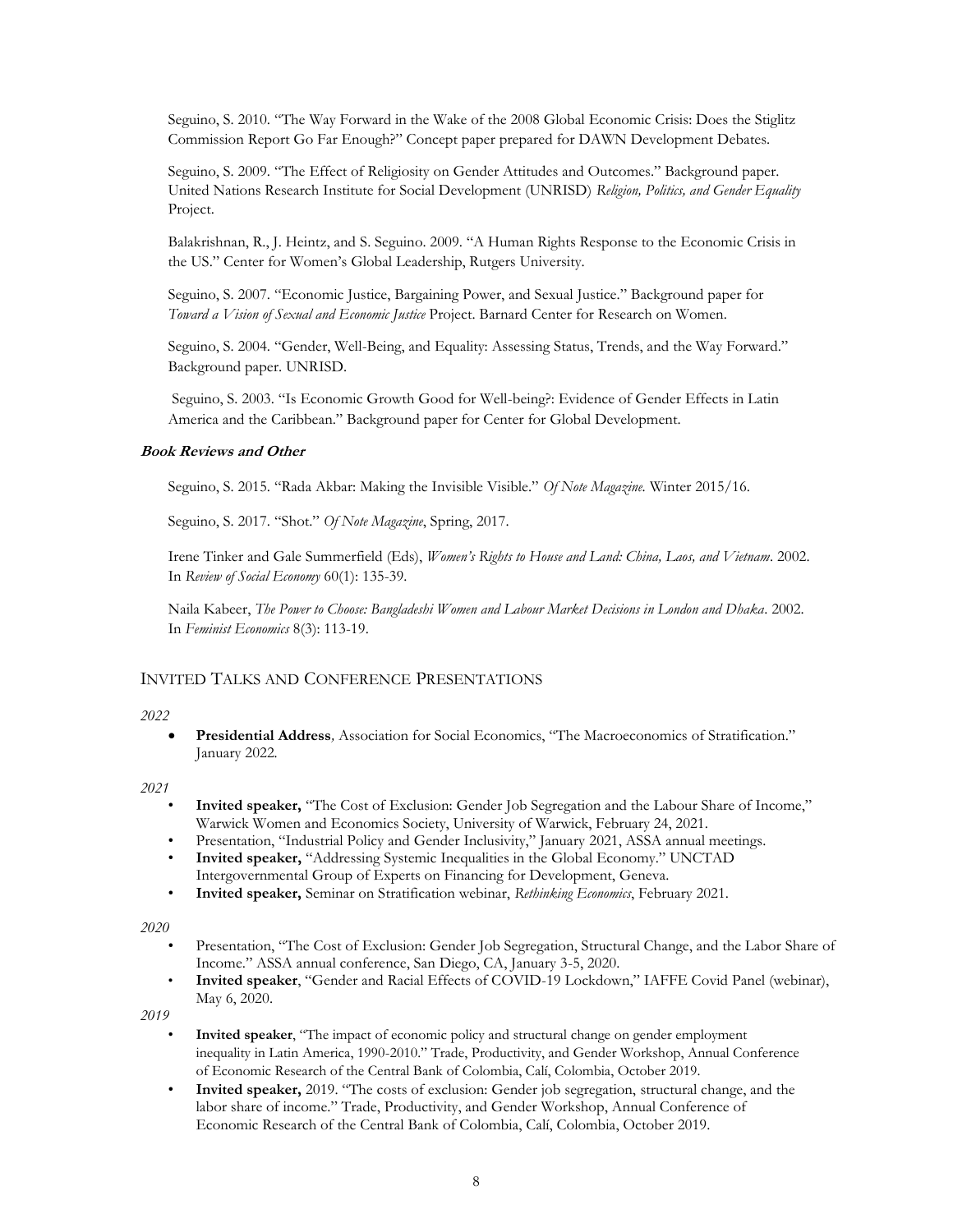- Presentation**,** "The Cost of Exclusion: Gender Job Segregation, Structural Change, and the Labor Share of Income." Eastern Economic Association Annual Meeting, New York, NY, February 2019.
- Invited speaker, "Trends in Inequality, " Conference on "Understanding critically important challenges facing American in the 21<sub>st</sub> century," October 19-20, 2019.
- **Invited speaker, "**Gender Job Segregation, Labor Regulations and the Labor Share of Income," D. K. Smith '42 Economics Symposium at Middlebury College, April 27, 2019.
- Presentation, "Race Stratification in the US: Implicit Bias and Policing, IAFFE Annual Conference, Glasgow, Scotland, June 27-29, 2019.
- **Invited speaker**, "Racial Disparities in the Criminal Justice System: The Case of Vermont." Northern Vermont University, September 2019.
- **Invited speaker,** "The Costs of Exclusion: Gender, Structural Change, and Labor Share of Income, Union College, Schenectady, NY, April 2019.
- **Invited speaker,** "Race Stratification in the US: Implicit Bias and Policing." UMass/Amherst Department of Economics Seminar, December 2019.

- **Keynote Speaker,** 3rd annual Ailsa McKay Memorial Lecture, Glasgow, Scotland, May 2018.
- **Invited Speaker,** "Theoretical Problems in Development Thinking," Conferencia Olivera, Universidad de Buenos Aires, July 2018.
- **Invited Speaker,** "Inequality Matters: The Crisis and the Cost of Austerity," Conferencia Olivera, Universidad de Buenos Aires, July 2018.
- **Invited Speaker,** "What Does Feminist Economics Add to Development Theory and Analysis," Latin America Young Scholars Initiative, Universidad de Buenos Aires, July 2018.
- **Invited Speaker,** "Economic Growth, Employment, and Women's Economic Empowerment," Expert Group Meeting, Macroeconomic Policies and Women's Economic Empowerment, Berlin, Germany, February 2018.
- **Invited Speaker,** "The Great Polarization: Economics, Institutions and Policies in the Age of Inequality," September 27-29, 2018, Salt Lake City, Utah.
- Presentation**,** "Are There Macroeconomic Costs of Racial Inequality in the U.S.?" National Economic Association Annual Conference, Pablo, MT, June 2018.

- **Invited Speaker,** "Making Trade/Investment Agreements Work for Equality," **I**DRC, Ottawa, Canada, December 8, 2017.
- **Invited Speaker,** "Making Trade Work for Equality: The Role of Macroeconomic Policy," University of Denver Conference *What is the Future of International Trade?,* Denver, CO, November 3, 2017
- **Invited Panelist,** New School for Social Research, US Trade Policy Workshop, November 28, 2017.
- **Invited Panelist**, "Gender issues in sustainable energy for structural transformation in LDCs, "Trade and Development Board – 64th executive session, UNCTAD, Geneva, February 2017.
- **Invited speaker,** "Not So Different After All: Racial Disparities in Policing in Vermont." Department of Economics Seminar, Colorado State University, April 6, 2017.
- **Invited speaker,** "Gender, globalization, and development, UNCTAD, Geneva, March 2017.
- **Invited participant**, "Basic Income Grants, Institute for the Future, Palo Alto, CA, May 25 2017.
- **Invited seminar**, "Engendering Macroeconomic Theory and Policy," World Bank, Washington, DC, June 5, 2017.
- **Invited speaker**, Roundtable on Feminist Research Agendas for Global Development, Inequality, and Poverty, IAFFE, Seoul, South Korea, June 30, 2017.
- **Invited speaker**, "The contradictory gender effects of structural change: What is to be done?" in closing plenary, IAFFE, Seoul, South Korea, July 1, 2017
- Presentation, "The Gender Dynamics of Employment Generation and Growth in a Globalizing World," Levy conference "Gender and macroeconomics workshop on the Current State of Research and Future Directions," September 13-15, 2017.
- Presentation, "Social Reproduction, Gender Equality and Economic Growth" with E. Braunstein and R. Bouhia, IMF "Gender and Macroeconomics" Conference, Washington, DC, March 23, 2017.
- Paper presentation, "The Gender Dynamics of Employment Generation and Growth in a Globalizing World," IAFFE, Seoul, South Korea, June 2017.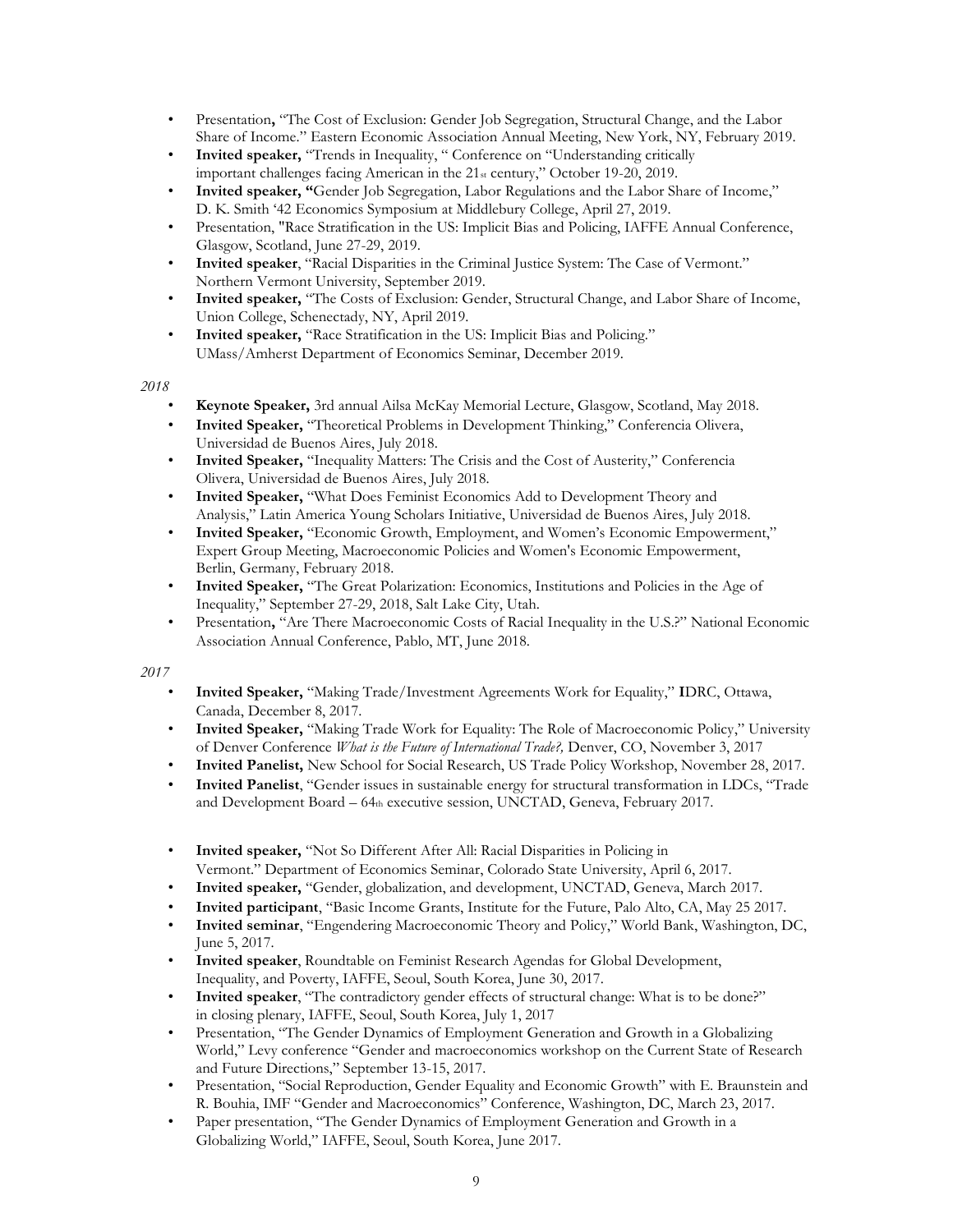- **Invited speaker**, "Gender, development, and growth in sub‐Saharan Africa," Levy Institute, Gender and Macroeconomics: Current State of Research and Future Directions, New York, March 2016.
- **Invited speaker,** roundtable, "Envisioning Alternative Economic Systems," ASSA, San Francisco, 2016.
- **Invited talk**, "Can Economic Analysis Afford to Ignore Race and Gender Stratification?," University of Denver Department of Economics, April 8, 2016.
- **Invited talk,** "Taking Stock and Setting a Future Agenda in Gender and Macroeconomics," UNCTAD, Geneva, Switzerland, May 2016,
- **Invited talk,** "Can economists afford to ignore gender and racial stratification?," University of Bern, Program on Gender, Globalization, and Justice," Bern, Switzerland, May 2016.
- **Invited talk,** "Austerity, debts and deficits?," University of Bern, Program on Gender, Globalization, and Justice," Bern, Switzerland, May 2016.
- **Invited talk,** "Financing for Gender Equality in the Context of the Sustainable Development Goals," Swiss Agency for Development and Cooperation, Bern, Switzerland, May 2016.
- **Invited talk,** "Race and Traffic Policing in Vermont," Martin Luther King Day panel, Echo Center, Burlington, Vermont, January 18, 2016.
- **Invited talk,** "Not So Different After All: Race and Traffic Policing in Vermont," Gund Institute for Ecological Economics, UVM, March 2016.
- **Discussant**, Middlebury conference, David K Smith '42 Economics Symposium: *Economics of Skin Tone, Gender, Ethnicity, and Diaspora*, April 16, 2016.
- Speaker, roundtable, ASSA, "Envisioning Alternative Economic Systems," San Francisco, January 2016.

*2015*

- **Invited speaker**, "Gender equality matters for economic development and growth: Lessons for the MENA region." Economic Research Forum (ERF) *Conference on Gender Equality in the MENA region*. Cairo, Egypt, October 24-25, 2015.
- **Invited speaker**, "Contradictory global trends in gender equality," Workshop on "After Global Feminization: Industrial Change and Gender Segregation." German Research Foundation (DFG) and New School for Social Research Economics Department, March 2015.
- **Invited speaker**, "Gender norms and stereotypes: processes for change," United Nations Commission on the Status of Women, "Changing social norms to achieve gender equality: expectations and opportunities." March 16, 2015.
- **Invited panelist**, Economic and Social Council (ECOSOC), "Mind the gap: How widening inequalities undermine development," March 2015.
- **Invited speaker**, *The Piketty Symposium*, "Broadening Piketty's Lens: Accounting for Intergroup Inequality." London School of Economics, May 2015.
- **Invited speaker**, "Inequality Matters: Austerity, Gender, and Race." London School of Economics Commission on Gender Inequality and Power. London, May 2015.
- "The impact of economic policy and structural change on gender employment inequality in Latin America, 1990-2010." Latin America Studies Association, San Juan, Puerto Rico. May 2015.
- **Invited speaker,** "Can Economic Analysis Afford to Ignore Race and Gender Stratification?," Bloustein School of Policy and Planning, Rutgers University, Sept 30, 2015

- **Keynote speaker**, "How Economies Grow: Alice Amsden and the Real World Economics of Late Industrialization," Alice H. Amsden Memorial Lecture, University of Witwatersrand, Johannesburg, South Africa, September 2014.
- **Keynote speaker**, ""The Cost of Inequality and Why Gender Matters." Maine NEW Leadership 2014 Institute, University of Maine, Orono, Maine, May 31, 2014.
- **Invited participant**, "Using Economic Modeling to Foster Gender Equality," IAFFE annual conference, Accra, Ghana, June 2014.
- "Gender, Economic Growth, and Development in Sub-Saharan Africa," IAFFE annual conference, Accra, Ghana, June 2014.
- "Global Trends in Gender Inequality," **Invited speaker,** UNDP, January 2014.
- "Global Trends in Gender Inequality, 1991-2010," IAFFE annual conference, Accra, Ghana, June 2014.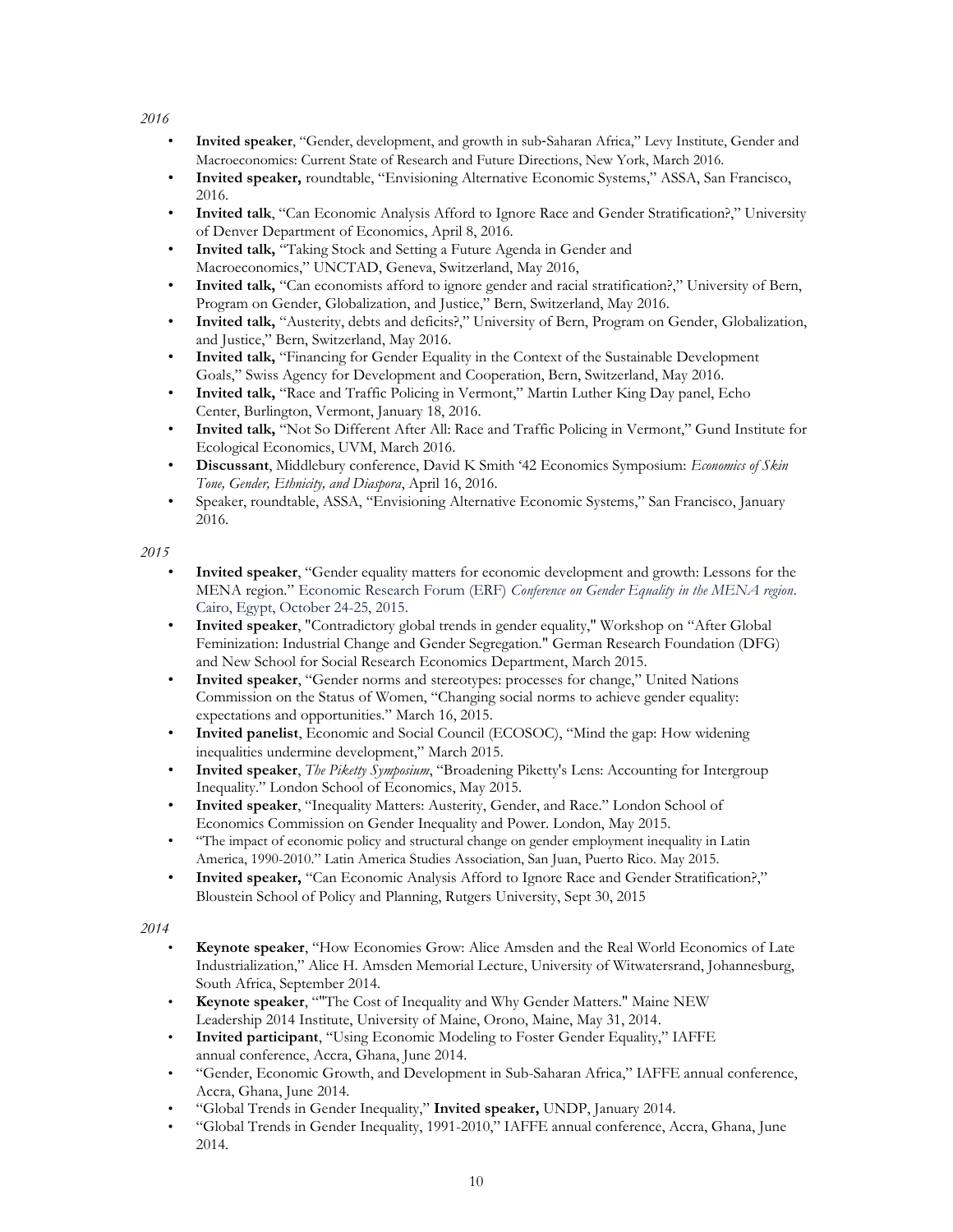• "Gender and Growth in Sub-Saharan Africa," IAFFE annual conference, Accra, Ghana, June 2014.

*2013*

- "A Gendered Perspective on the Current Economic Crisis," **Invited speaker**, AFL-CIO, July 2013.
- "Stratification and the Hidden Costs of Austerity," **Invited seminar**, Cambridge University, February 13, 2013.
- "Economic Theory in the Time of Austerity: Rehabilitating the Role of the State," **Invited seminar**, University of East Anglia, February 28, 2013.
- "Inequality Matters: The Costs of Economic Crises for Long-Run Well-Being," **Invited seminar,** University of Galway, March 7, 2013.
- "A Human Development Approach to Public Policy." **Invited lecture**, University of Galway, March 8, 2013.
- "The Black Queen of Hearts: Gender and 'Sticky Paradigms in Economics," **Invited talk**, University of Galway Feminist Reading Group, March 8, 2013.
- "Gender, Finance, and the Economic Crisis," **Invited seminar**, London School of Economics, March 14, 2013.
- "Stratification and the Economics of Identity: An Application to US Monetary Policy," **Invited lecture**, University of Massachusetts at Amherst, March 26, 2013.
- "Stratification and the Costs of Austerity" [Tentative title, **Invited speaker**, "Gender in the Crisis: The Impact and the Way Forward in Europe," Friedrich Ebert Stiftung Foundation, Athens, Greece, April 5-6, 2013.
- "A Gendered Perspective on the Current Economic Crisis," **Keynote speaker**, International Trade Union Congress, Brussels, April 16, 2013.
- "The Black Queen of Hearts: Gender and 'Sticky' Paradigms in Economics," **Invited speaker**, University of Kansas, November 2013.
- "The impact of economic policy and structural change on gender inequality in economic opportunity in Latin America, 1990-2010." Human Development and Capabilities Association Conference, Managua, Nicaragua, September 2013.

*2012*

- "The Black Queen of Hearts: Gender and 'Sticky' Paradigms in Economics," University Scholar Lecture, University of Vermont, November 26, 2012.
- "Gender Inequality and Poverty," Seminar, University of Arizona, Tucson, Arizona, October 11, 2012.
- "Gender, development, and growth in sub-Saharan Africa." (With Maureen Were), **Invited Plenary Speaker**, African Economics Research Council, Biannual Research Workshop, December 2, 2012, Arusha, Tanzania.
- "What Feminists Should Know About Austerity, Debts, Deficits, and Austerity." **Keynote speaker**, Swiss Association, for Gender Studies, Bern, Switzerland, September 7, 2012.
- "Gender, Development, and Inclusive Growth." **Invited speaker**, UN Women, Zagreb, Croatia, July 2012.
- "Gender, Globalization, and Employment." **Invited speaker**, UNU-WIDER Project Meeting, Helsinki, Finland, July 2012.
- "The impact of economic policy and structural change on gender inequality in economic opportunity in Latin America, 1990-2010." (With Elissa Braunstein). IAFFE Annual Conference, Barcelona, Spain, June 27-29, 2012.
- "Gender and inclusive and sustainable growth and development." **Invited speaker** XIII Ministerial Conference of UNCTAD, hosted by Government of Qatar, 23 April 2012, Doha, Qatar.
- "Contractionary Monetary Policy and The Dynamics of US Race and Gender Stratification." American University Economics Department Seminar, March 2012.
- "Financing for gender equality and the empowerment of women." **Invited panelist**, Review panel of the Fifty-Sixth session of the UN Commission on the Status of Women (CSW), March 1, 2012.

- "Gender, Distribution, and Growth in Developing Countries." World Bank, **Invited speaker**, *Gender and Development Seminar Series: Gender Inequality and Globalization*. November 30, 2011.
- "Globalisation, the Crisis, and the Costs of Inequality." **Keynote address**, *17th Women as Catalysts of Chang***<sup>e</sup>** Lecture, University of West Indies, Bridgetown, Barbados, November 10, 2011.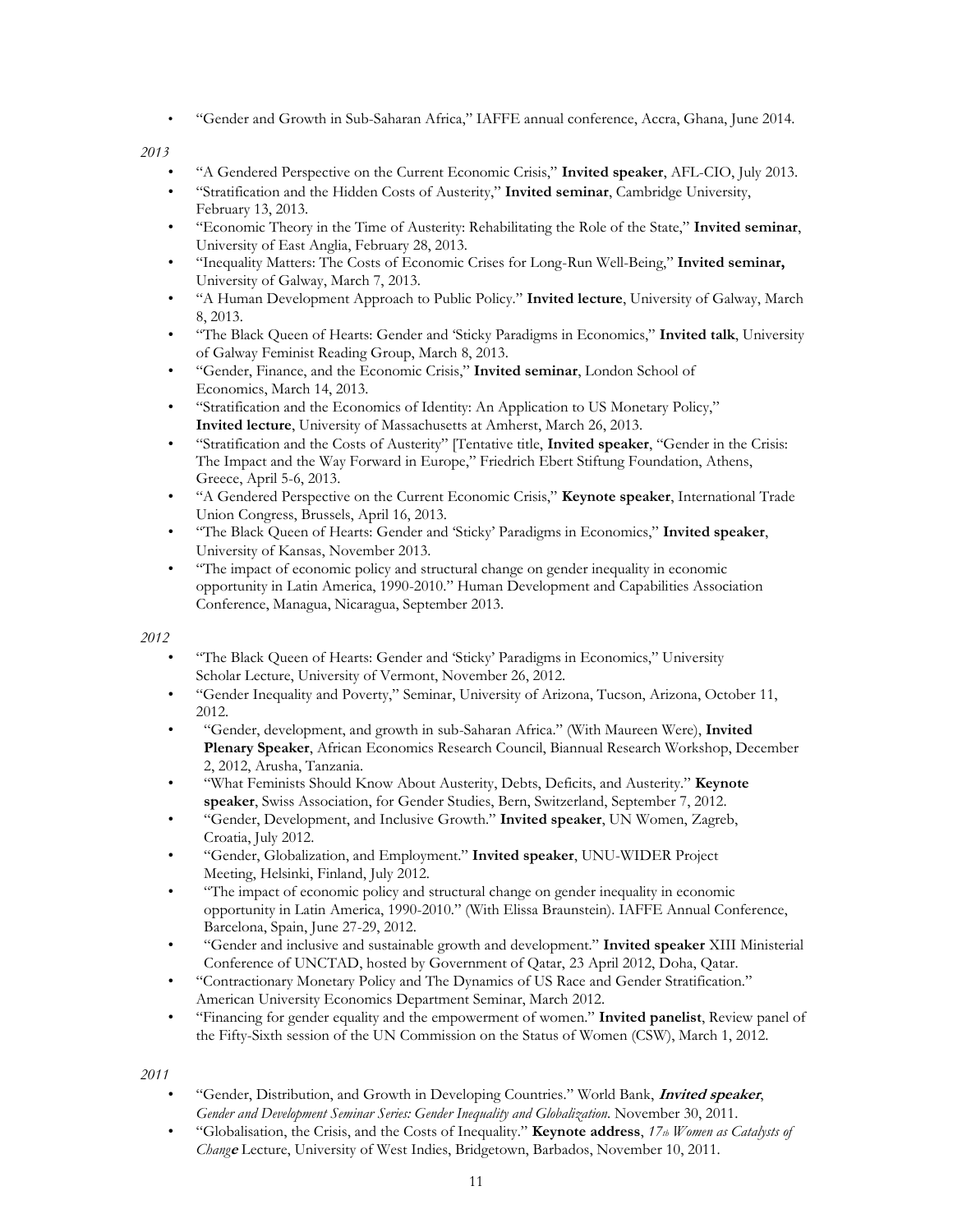- "Macroeconomics, Human Development, and Income Distribution." Southern Economics Association, Washington, DC, November 19, 2011.
- "Debts, Deficits, and Human Well-Being." **Invited speaker**, St. Michael's College, November 3, 2011.
- "Food Security and Human Rights," Center for Women's Global Leadership, Rutgers University, September 5-16, 2011.
- "Is Precarity a Solution? Economic Policies in Times of Financial Crisis." **Invited speaker**, University of Bern, Bern, Switzerland, August 25, 2011.
- "Globalization and Gender Equality," *CAS Gender, Justice, Globalisation Program***, Invited Speaker***,* University of Bern, Bern, Switzerland, August 2011.
- "Economic Crises and Gender: From the SAPs to the Euro Crisis." *CAS Gender, Justice, Globalisation Program,* **Invited Speaker**, University of Bern, Bern, Switzerland, August 2011.
- "Macroeconomics, Distribution, and Human Development." VIII International Colloquium: Economic Growth, Structural Change and Institutions. University of Galway, Galway, Ireland, May  $26 - 28$ , 2011.
- "Gender, Distribution, and Balance-of-Payments Constrained Growth in Developing Countries." VIII International Colloquium: Economic Growth, Structural Change and Institutions. University of Galway, Galway, Ireland, May 26 – 28, 2011.
- Roundtable participant, "Crisis in Economics: The Way Forward." VIII International Colloquium: Economic Growth, Structural Change and Institutions. University of Galway, Galway, Ireland, May  $26 - 28$ ,  $2011$ .
- Conference organizer, IAFFE 20th annual conference, Hangzhou, China, June 24-26, 2011.
- "The Effects of Financial Liberalisation," **Invited speaker**, University of Witwatersrand, Johannesburg, South Africa, May 12, 2011.
- "Gender Responsive Investment and Macroeconomic Policy." **Keynote address,** Annual Consultation of National Women's Machineries and the meeting of the Commonwealth Gender Plan of Action Monitoring Group, New York, February 19-20, 2011.
- "Gender inclusive strategies for rebooting the global economy," **Invited speaker**, Round Table on "Rebuilding the global economy: Towards an environment and gender responsive development," UNDP Gender Team Side Event, 55th Session of Commission the Status of Women, New York, February 23, 2011.
- "Contractionary Monetary Policy and The Dynamics of US Race and Gender Stratification." With James Heintz. ASSA, Denver, CO, January 5-7, 2011.

- "The Way Forward in the Wake of the 2008 Global Economic Crisis: Does the Stiglitz Commission Report Go Far Enough?" **Invited Speaker**, DAWN Development Debates, Port-a-Piment, Mauritius, January 18-20, 2010.
- "Toward Gender Justice: Confronting Stratification and Power." ASSA meetings, Atlanta, Georgia, January 3-5, 2010.
- "The Global Economic Crisis, Its Gender and Ethnic Implications, and Policy Responses." ASSA meetings, Atlanta, Georgia, January 3-5, 2010.
- "The Color and Gender of Unemployment: Job Competition in the US." Pi Gamma Mu Bi-Annual Meeting, University of Vermont, November 5, 2010, **Keynote speaker.**
- "Does gender matter for trade performance and competitiveness?" *Trade and Gender Brainstorming* Workshop, World Bank, June 8, 2010. **Invited speaker.**
- "Contractionary Monetary Policy, Race and Gender Stratification, and Job Competition: A State-Level Analysis." World Congress for Social Economics, June 28-July 1, 2010.
- "Gender and Trade." OECD, Paris, June 17, 2010. **Invited speaker.**
- "The Global Economic Crisis, Its Gender and Ethnic Implications, and the Way Forward." IAFFE annual conference, Buenos Aires, July 24-26, 2010.

- "The Impact of Religiosity on Gender Attitudes and Outcomes." IAFFE Annual Conference, Boston, MA, June 26-28, 2009.
- "Engendering Policy Responses to the Current Crisis." **Invited speaker,** Plenary panel at IAFFE Annual Conference, Boston, MA, June 26-28, 2009.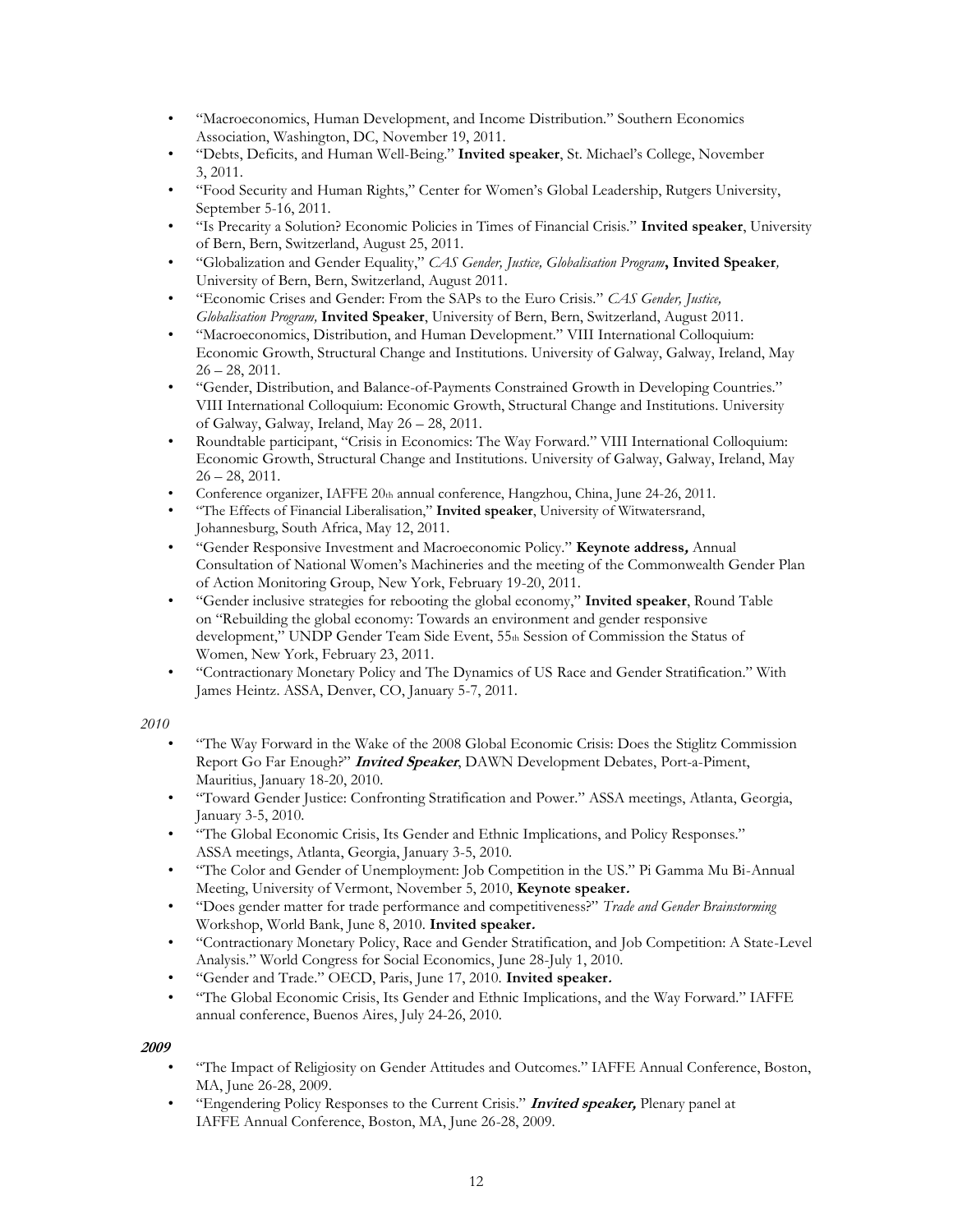- "Cash, Care, Crisis: Will the Global Crisis Lead to a Backlash for Equality?" **Invited speaker,** World Trade Institute and City of Berne, Switzerland, June 17, 2009.
- "Gender, Care, and the Global Economic Crisis." **Invited speaker,** WIDE Conference, Basel, Switzerland, June 20, 2009.
- "The Global Economic Crisis, Its Gender Implications, and Policy Responses." **Invited speaker,** Columbia University, School of International and Political Affairs. March 31, 2009.
- "Towards a Unified Field Theory of Stratification: How Racial and Gender Inequality Stimulate Economic Growth." **Invited speaker,** *Sexing Money/Racing Capitalism: A Conference on Race, Gender, and the Global Economy*, Middlebury, VT, April 3-4, 2009.
- "Return to Unified Field Theory: A Race/Ethnicity and Gender Research Agenda for Heterodox Economists." ASSA Annual Meetings, San Francisco, January 3-5, 2009.
- "Feminist Economics of Inequality, Development, and Growth." With Gunseli Berik and Yana Rodgers. Eastern Economics Association Meetings, New York, NY, February 26-28, 2009.
- "Federal Reserve Policy and Inflation Dynamics in the U.S.: Race and Gender Inequalities in Unemployment Outcomes." With James Heintz. Eastern Economics Association Meetings, New York, NY, February 27-March 1, 2009.

- "Toward Gender Justice: Confronting Stratification and Power." **Keynote address**, *Ethics, Justice, and Gender* Conference, Urrutia Elejalde Foundation VII Winter Workshop on Economics and Philosophy, Madrid 11-12, 2008.
- "Gender, Well-Being, and Growth." Paper presented at Roundtable Discussion: *Inequality, Development, and Growth: A Gender Agenda for the Financing for Development Process,* United Nations, May 20, 2008.
- "The Threads that Bind: The Macroeconomics of Racial and Gender Hierarchies." Paper presented at the Allied Social Science Association annual meetings, New Orleans, LA, January 4, 2008.

- "Central Bank Policy in Anglophone Caribbean and the US: Implications for Unemployment by Gender and Ethnicity." Presentation at *Building Capacity for Gender Analysis in Policy Making, Programme Development, and Implementation: Research Seminar and Workshop*, University of West Indies, Barbados, November 2007.
- "Engendering Economics: Engendering Economics: Gender Matters at Home, at Work, and in Policy." Presentation at *Building Capacity for Gender Analysis in Policy Making, Programme Development, and Implementation: Research Seminar and Workshop*, University of West Indies, Barbados, November 2007.
- "Central Bank Policy in Anglophone Caribbean and the US: Implications for Unemployment by Gender and Ethnicity." Paper presented at Third Biennial Post Keynesian Workshop, UQAM, Montreal, September 29, 2007.
- "Economic Justice, Bargaining Power, and Sexual Justice." **Invited presentation,** *Towards a Vision of Sexual Economic Justice* conference, Barnard Center for Research on Women, Barnard College, New York, November 2007.
- "Financing Gender Equality: Macroeconomic Policies for Leveraging Resources." **Invited presentation** for *Financing for gender equality within the context of follow-up to the Monterrey Consensus* panel*,* Division for the Advancement of Women in collaboration with Financing for Development Office, Department of Economic and Social Affairs, United Nations, November 2007.
- "The threads that bind: The macroeconomics of racial and gender hierarchies." Paper presented at Human Development Capabilities Association annual meetings, New York, NY, September 2007.
- "The macroeconomics of race and gender stratification." **Invited presentation,** University of Massachusetts Economics Department, Political Economy Seminar, April 3, 2007.
- "Gender and Balance of Payments Constrained Growth." **Invited presentation**, SUNY Plattsburg, April 10, 2007.
- "Growth and Development: An International Perspective." **Invited presentation,** Trinity College, Hartford, CN, Women and Gender Resource Action Center and Economics Department, March 14, 2007.
- "Gender, Distribution, and Balance of Payments Constrained Growth in Developing Countries." Paper presented at Eastern Economics Association Annual Meetings, New York, NY, February 22-24, 2007.
- "Central Bank Policy in Anglophone Caribbean and the US: Implications for Unemployment by Gender and Ethnicity." Paper presented at ASSA annual meetings, Chicago, IL, January 6, 2007.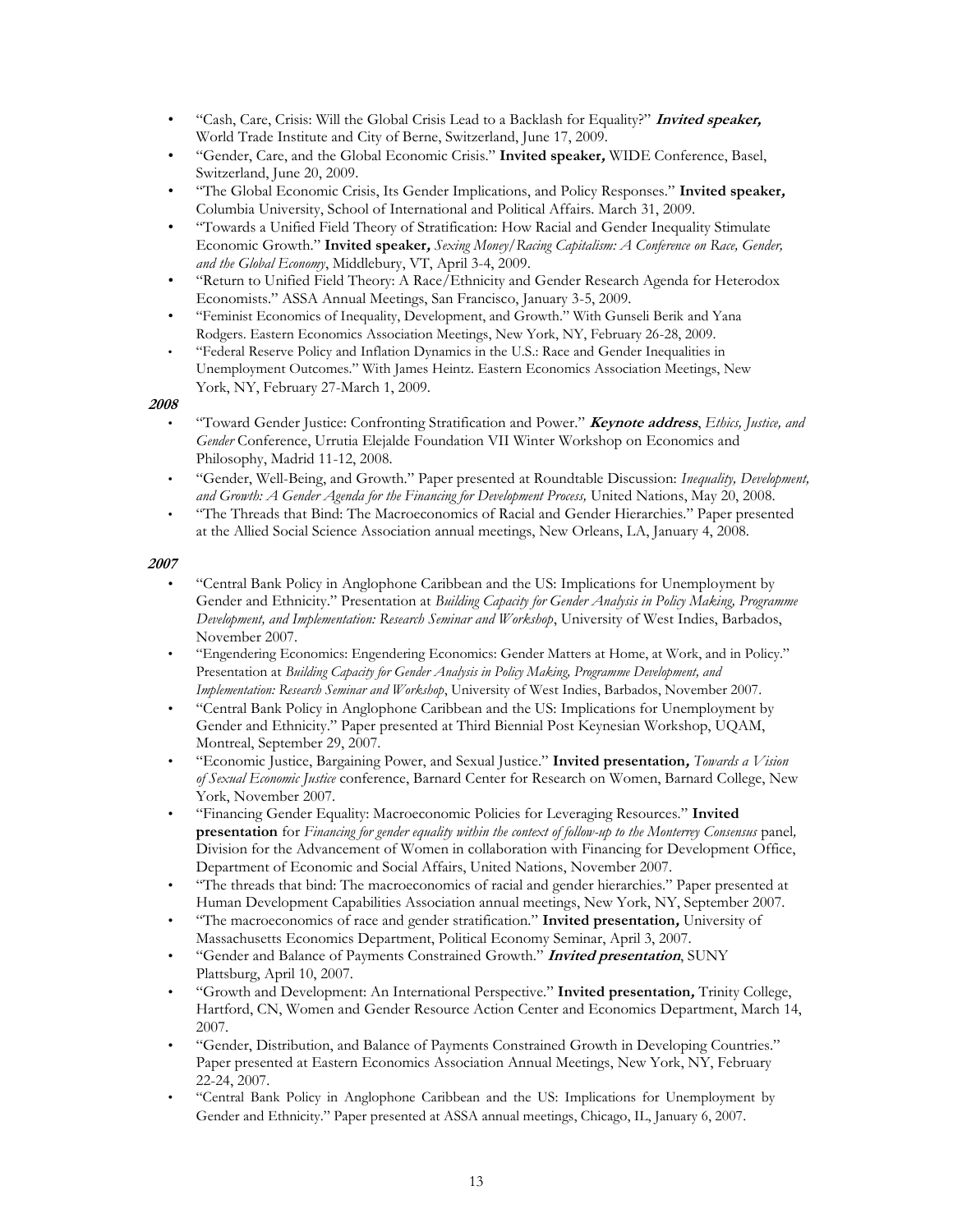- "The threads that bind: Race and gender stratification and the macroeconomics of inequality." Paper presented at SEA meetings, Charleston, SC, November 19, 2006.
- "Gender Inequality in a Globalizing World." Paper presented at *Rethinking Political Economy: Class, Race, Gender, and Nation* conference, University of Vermont, November 10, 2006.
- "Gender, Distribution, and Balance of Payments Constrained Growth in Developing Countries." Paper presented at Second Biennial Post-Keynesian Workshop, University of Vermont, September 26, 2006.
- "The Threads that Bind: Uncovering the Links Between Ethnic, Gender, and Class Inequality in Market Economies." Paper presented at *New Directions in US Ethnic Studies* conference*,* University of Vermont, June 2006.
- "Is More Mobility Good?: Mobile Capital and the Low-Wage Low-Productivity Trap." Economics Department Seminar, University of Vermont, February.
- "Threat Effects of Firm Mobility on Wage Growth and Wage Inequality in Developing Countries." Paper presented at the annual ASSA meetings, Boston, MA, January 6-8, 2006.
- "Causality between Gender Equality in Capabilities and Economic Empowerment, and Growth: A VAR Analysis." Paper presented at the annual ASSA meetings, Boston, MA, January 6-8, 2006.

## **2005**

- "The Macroeconomic Role of Hierarchy in Market Economies: The Case of Gender in East Asia." **Invited paper** (Viet Nam Academy of Social Sciences) presented at *Third High Level Roundtable: 20 Year Review of Doi Moi,* Hanoi, Vietnam, December 15-16, 2005.
- "Gender Equity and Macroeconomic Policy: The Case of East Asia." **Invited paper** presented to Swedish International Development Agency, Stockholm, Sweden, October 2005.
- "Conceptual Challenges in Assessing the Impact of Inequality on Economic Growth." 2005. Paper presented at first meeting of the Society for the Study of Economic Inequality (ECINEQ), Mallorca, Spain, July 20-22, 2005.
- "Is More Mobility Good? Mobile Capital and the Low-Wage Low-Productivity Trap." Paper presented at AEA Pipeline Conference, Duke University, July 15-16, 2005.
- "Plus Ça Change?: Evidence on Global Trends in Gender Norms and Stereotypes." 2005. Paper presented at IAFFE conference, Washington, DC, June 17-19, 2005.
- "Heterodox Policies and Gender equality: The East Asian Experience." **Invited paper,** UNRISD Conference at United Nations, March 2005.

## **2004**

- "Is More Mobility Good? Mobile Capital and the Low-Wage Low-Productivity Trap." Paper presented at Allied Social Science Association annual meetings, San Diego, January 4, 2004.
- "Is Economic Growth Good for Women?: Evidence of Gender Effects in Latin America and the Caribbean." Paper presented at Eastern Economic Association meetings, February 21, 2004. Washington, D.C.

## **2003**

- "Is More Mobility Good? Mobile Capital and the Low-Wage Low-Productivity Trap." Invited paper presented at conference on "Globalization and the Myth of Free Trade." Graduate School, New School University, April 18, 2003.
- "Feminist-Kaleckian Macroeconomic Policy for Developing Economies." **Invited seminar,** New School University, February 2003.
- "Gender Equality through Labor Standards and Living Wages: An Exploration of the Issues for Asian SIEs." Paper presented at ASSA annual meetings, Washington, DC, January 3-5, 2003.

- "Economic Growth, Productivity, and Gender in Asia." **Invited seminar,** Asian Development Bank, Manila, Philippines, November 2002.
- "Achieving Gender Equity in Asia." **Invited seminar**, Asian Development Bank, Manila, Philippines, November, 2002.
- "Why are Women in the Caribbean So Much More Likely than Men to Be Unemployed?" Paper presented at the Caribbean Studies Association meetings in Nassau, Bahamas, May 27-June 1, 2002.
- "Promoting Gender Equality through Labor Standards and Living Wages: An Exploration of the Issues." **Invited paper** presented at: a) *Global Labor Standards and Living Wages* Conference, PERI, Amherst, MA, April 19-20, 2002.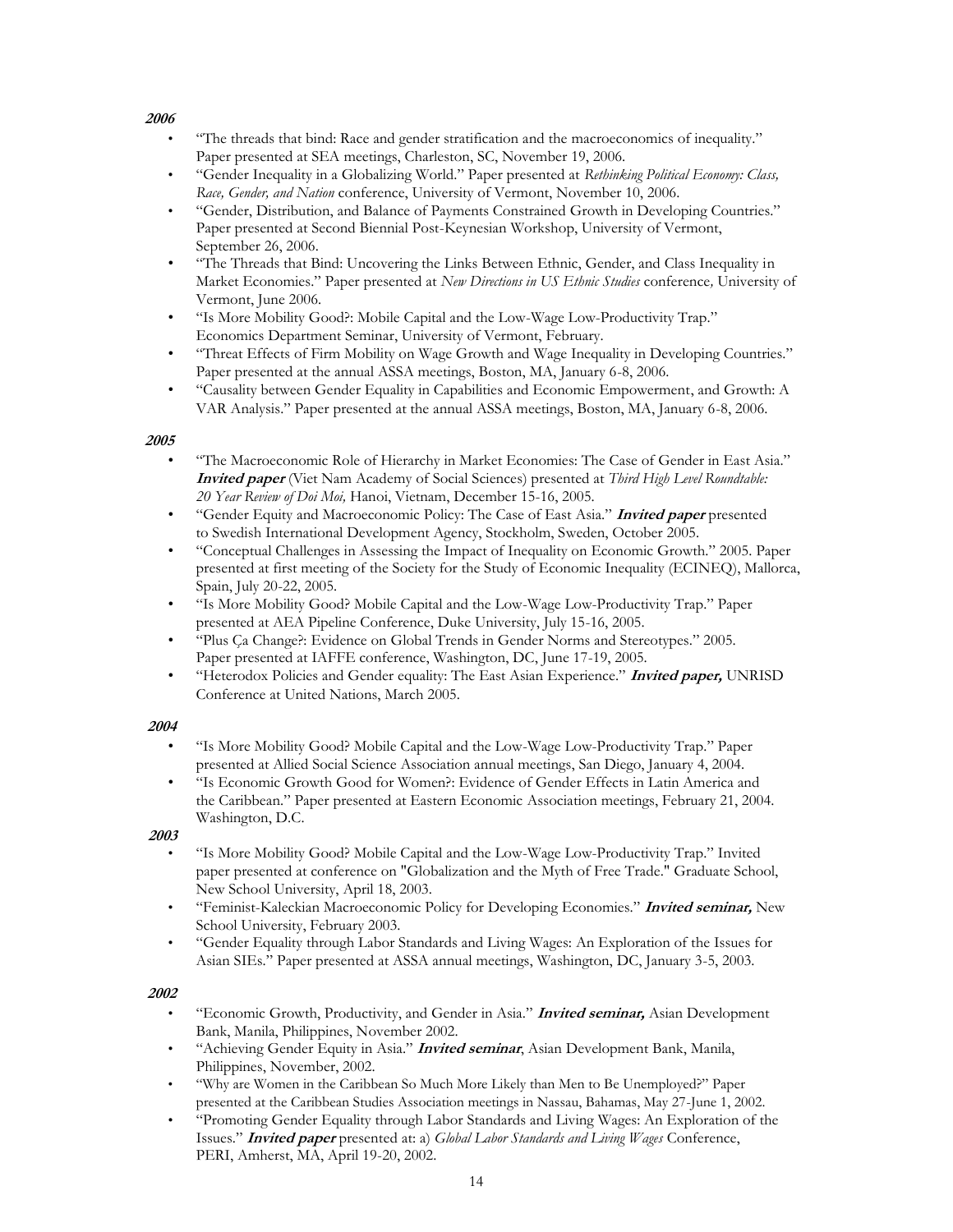- "Accounting for Asian Economic Growth: Adding Gender to the Equation," **Invited paper** presented at a) symposium "New Directions in Research on Gender-Aware Macroeconomics and International Economics," Jerome Levy Economics Institute of Bard College, Annandale-on-Hudson, NY, April 2002, and b) University of Philippines and Miriam College, Manila, Philippines, November 2002.
- "Rethinking Economics: Incorporating Gender Analysis into Development Economics," **Invited paper** presented at Inter-American Development Bank, Port of Spain, Trinidad and Tobago, January 25, 2002.
- "Gender Equity, Growth, and Trade Policy: Is There a Win-Win Solution?" Paper presented at Allied Social Science Association Meetings, January 4-6, 2002, Atlanta, Georgia.

- "Engendering Economics: Gender Matters at Home, at Work, and in Policy," Paper presented at workshop on *Rethinking Economics: Does Gender Matter*?, University of West Indies, St. Augustine, Trinidad and Tobago, December 5, 2001.
- "Gender and Globalization." **Invited seminar** presented at Inter-American Institute for Cooperation in Agriculture, October 2001, Georgetown, Guyana.
- "Gender, Quality of Life, and Growth in Asia 1970 to 1990." Paper presented at Centre for Gender and Development Studies, University of West Indies, Trinidad and Tobago, October 2001.
- "Trade, Gender Wage Differentials, and Productivity Growth in Developing Countries." Paper presented at Allied Social Science Association Meetings, January 5-7, 2001, New Orleans, LA.

#### **2000**

- "Gender Effects on Aggregate Savings: A Theoretical and Empirical Analysis." Paper presented at the Southern Economic Association Meetings, November 18, 2000, Washington, D.C.
- "Gender, Quality of Life, and Growth in Asia 1970 to 1990." Paper presented at International Association for Feminist Economics Summer Conference, Istanbul, Turkey, August 15-17, 2000.
- "Accounting for Asian Economic Growth: Adding Gender to the Equation." Paper presented at Allied Social Science Association Meetings, January 7-9, 2000, Boston, MA.
- "Gender Inequality and Economic Growth: A Cross-Country Analysis." Paper presented International Association for Feminist Economics Summer Conference, Istanbul, Turkey, August 15-17, 2000.
- "Does Gender Matter for Aggregate Saving? An Empirical Analysis." Paper presented International Association for Feminist Economics Summer Conference, Istanbul, Turkey, August 15-17, 2000.

#### **1999**

- "Gender Inequality and Economic Growth: A Cross-Country Analysis." Paper presented at: a) United Nations Development Programme, New York, NY, March 1999; b) University of Massachusetts at Amherst Political Economy Seminar, November 1999; c) Allied Social Science Association Meetings, January 3-6, 1999, New York, NY.
- "Does Gender Matter for Aggregate Saving? An Empirical Analysis." Paper presented at Northeast Universities Development Conference, October 1999, Harvard Institute for International Development, Boston, MA.

## **1993-1998**

- "The Investment Function Revisited: Disciplining Capital in Korea." Paper presented at the Allied Social Science Association, January 2-4, 1998, Chicago, IL.
- "Economic Liberalization, Export-Led Growth, and Gender Wage Differentials in South Korea and Taiwan." Paper presented at the Allied Social Science Association, January 3-6, 1997, New Orleans, LA.
- "Wage Discrimination and Export-Led Growth in a Two-Sector, Gender-Segregated Semi-Industrialized Economy: A Short-Run Macro Model." Paper presented at the Southern Economics Association Meetings, November 23-25, 1996, Washington, D.C.
- "Gender Wage Inequality and Export-Led Growth in South Korea." Paper presented to Department of Economics, October 1996, University of Ottawa.
- "Grass Roots Meets Academia: Working for Real Welfare Reform in a Rural State." Paper presented at conference "Gender Justice: Forging Economic Rights in a Global Economy," September 26-28, 1996, Washington, DC.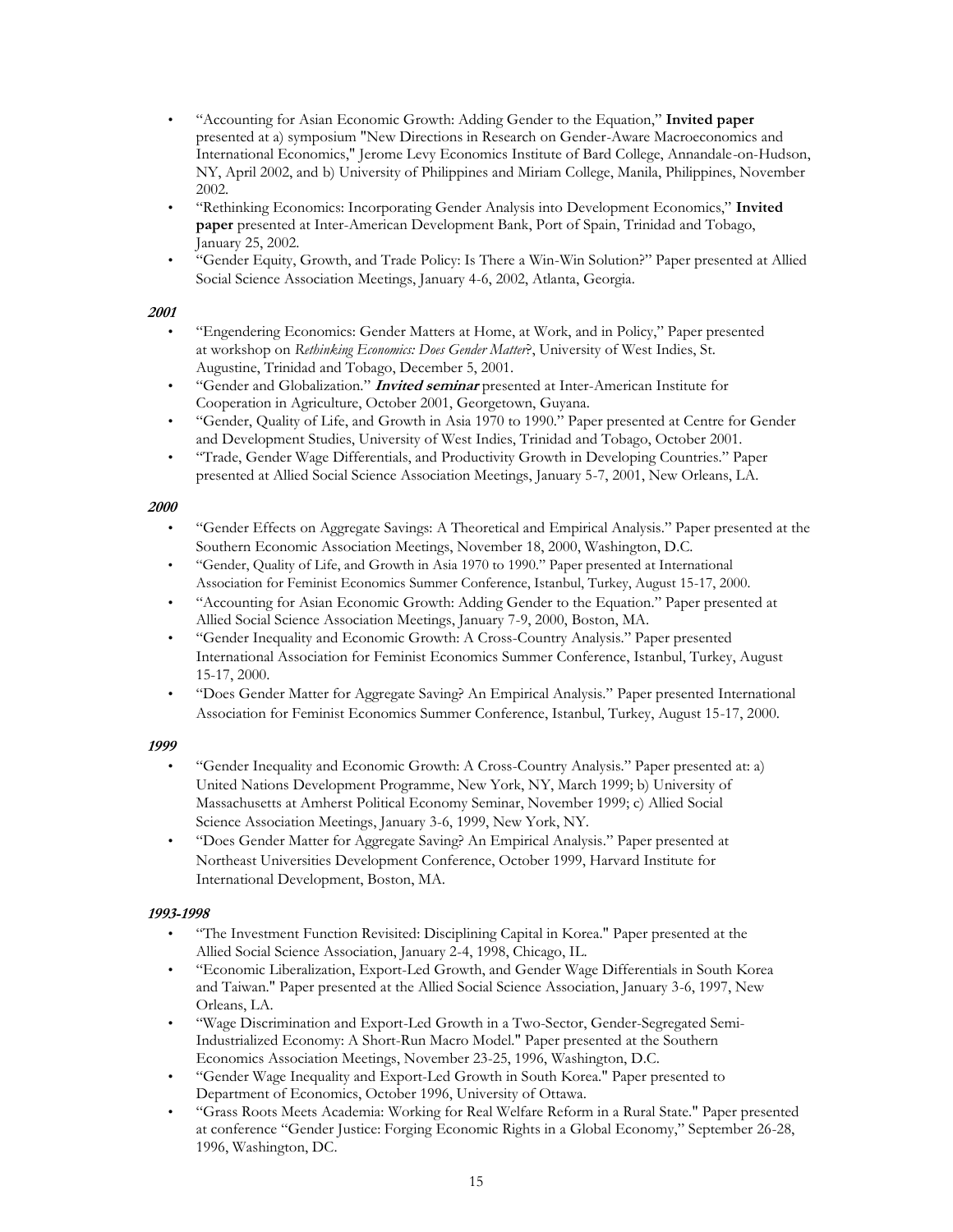- "Gender and Cooperative Behavior: Economic *Man* Rides Alone." Paper presented at the IAFFE Summer Conference, June 21, 1996, Washington, D.C.
- "To Work or Not To Work: Is that the *Right* Question?" Paper presented with Sandra S. Butler at the Annual Meetings of the Allied Social Science Association, January 5-7, 1996, San Francisco, CA.
- "A Neo-Kaleckian Structuralist Model of the South Korean Economy." Paper presented at the Annual Meetings of the Allied Social Science Association, January 1995, Washington, D.C.
- "Export-Led Growth and Gender Equality in South Korea." Paper presented at the Meetings of the Allied Social Science Association, January 3-5, 1994, Boston, MA.
- "Gender Equality, Household Labor, and Job Structures." Paper presented at the Third International Conference on "Ethico-Economics: Relations Between Ethical Values and Social Institutions," October 8-9, 1993, University College of Cape Breton, Sidney, Nova Scotia.

# OTHER CONFERENCE ACTIVITY

- Discussant, "Monetary Policy and Gender" webinar, *Review of Keynesian Economics*, June 1, 2020.
- Discussant, Hewlitt Conference on Gender and Macroeconomics, Glasgow, July 2019.
- Discussant, Panel "Alternative Institutional Paths to Economic Well-Being," Eastern Economic Association, New York, NY, February 2019.
- Discussant, "Gender, Care, and Heterodox Macroeconomic Modeling," ASSA, Philadelphia, PA, Jan. 6-8, 2018.
- Discussant, ASSA, "Feminist Macroeconomics: Modeling and Measurement," ASSA, Chicago, Jan. 6-8, 2017.
- Discussant, "Gender and Economic Outcomes of African American and African Women, ASSA, Chicago, Jan. 6-8, 2017.
- Discussant, "Explorations in Gender and Economic Wellbeing." ASSA annual meetings, Boston, MA, January 2015.
- Chair, Panel on Lone Mothers, Southern Economic Association, Washington, DC, Nov. 17-19, 2011.
- Discussant, "Development and Immigration," *The Invisible Woman: The Status of and Challenges Facing Black Women"* Bennett College, Greensboro, North Carolina, March 18-19, 2011.
- Discussant, **"**Promoting Equality and Well-Being in a Global Economy: Trade, Investment, and Macro Policy" panel, Eastern Economics Association Meetings, February 27-March 1, 2009, New York, NY.
- Discussant, "The Economic Returns to Group Identity**"** panel, Eastern Economics Association Meetings, February 27-March 1, 2009, New York, NY.
- Discussant, UNDP Regional Conference on South-South trade cooperation, Bali, Indonesia, November 24-26, 2008.
- Discussant, "Intrahousehold Bargaining and Allocation" panel, Allied Social Science Association, New Orleans, LA, January 4, 2008.
- Organized panel on stratification, Human Capabilities and Development Association annual meetings, New York, NY, September 2007.
- Discussant, **"**Critiques of Neoliberal Globalization" panel, ASSA annual meetings, Boston, MA, January 6-8, 2006.
- Discussant, "Class, Distribution and Social Policy" panel, ASSA annual meetings, Boston, MA, January 6-8, 2006.
- Discussant at UNRISD conference on gender and social policy, Göteborg, Sweden, May 2005.
- Chair, "Foreign Direct Investment and Labor Standards" panel, ASSA annual meetings, Washington, D.C., January 3-5, 2003.
- Discussant, "New Directions in Gender, Macroeconomics and Trade Theory" panel, ASSA annual meetings, Washington, D.C., January 3-5, 2003.
- Discussant, "Ethics and Economics" panel, at the Annual Meetings of Association of Caribbean Economists, November 2001, Port of Spain, Trinidad.
- Organizer and chair of panel on gender and economic policy, for Association for Social Economics, Annual Meetings of the Allied Social Science Association, January 4-6, 2002, Atlanta, GA.
- Chair, panel on "Globalization Processes, Population, Fertility and Infant and Women's Social Status," International Association for Feminist Economics Summer Conference, Istanbul, Turkey, August 15-17, 2000.
- Chair and discussant on "Globalization and the East Asia Crisis" panel at Annual Meetings of Allied Social Science Association, January 3-5, 1999, New York, NY.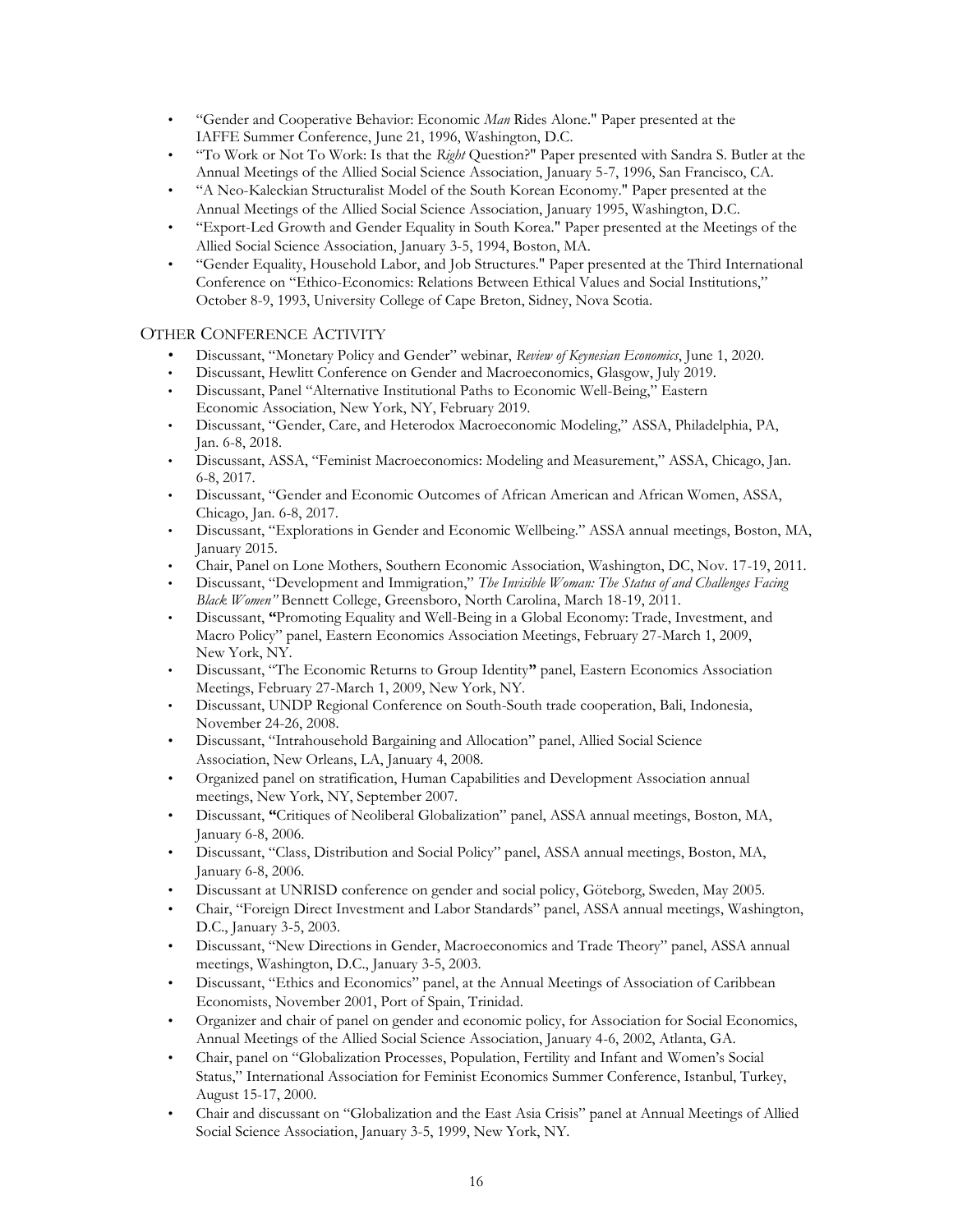- Discussant, "Gender and Labor Markets" panel, Annual Meetings of the Allied Social Science Association, January 3-5, 1998, Chicago, IL.
- Discussant, "Labor Market Bargaining, Welfare, and the Earnings of High and Low Wage Workers" panel, International Conference on Socio-Economics, July 5-7, 1997, Montreal, Quebec.
- Discussant, "Engendering Macroeconomic Models" panel, Southern Economics Association Meetings, November 26, 1996, Washington, D.C.
- Chair, "East Asian Growth" panel, Annual Meetings of the Allied Social Science Association, January 5, 1996, San Francisco, CA.

## EDITORIAL BOARDS AND REFEREEING

- Associate Editor, *Journal of Human Development and Capabilities*, 2011 2020.
- Proposal reviewer, IDRC, COVID Rapid Response Grants, May 2020.
- Associate Editor, *Feminist Economics,* 2004 present.
- Editorial Board, *Review of Keynesian Economics*, 2012 present
- Editorial Board, *Revista de Economía Crítica*, 2011 present.
- Proposal Reviewer, National Science Foundation.
- Grants Reviewer, MacArthur Foundation.
- Co-Guest Editor, Special Issue of *Feminist Economics*: The Global Financial Crisis and the Great Recession, 2010 – 2013.
- Reviewer, United Nations Research Institute for Social Development flagship report on poverty, 2009.
- Co-Guest Editor, Special Issue of *Feminist Economics*: Inequality, Development, and Growth, 2006-09.
- Co-Guest Editor on Globalization, Special Issue*, Radical Review of Political Economics,* 2005-06.
- Reviewer, Cambridge University Press (book proposal), 2010.
- Referee*, International Labour Review, Journal of Development Economics; Journal of Women, Politics, and Policy; World Development; Journal of Human Development and Capabilities; World Bank Economic Review; Journal of International Development; Journal of Development Economics Review of International Economics; Journal of Macroeconomics; Development and Change; Cambridge Journal of Economics; Feminist Economics; Journal of Income and Wealth; International Review of Applied Economics; Oxford Development Studies; Journal of Economic Studies; Journal of Institutional Economics; Gujarat Institute of Development Research; Review of Political Economy; Studies in Comparative International Development; Latin American & Caribbean Ethnic Studies; Sociological Perspectives; Social Politics: International Studies in Gender, State and Society; The Caribbean Review of Gender Studies; Journal of Business and Economic Studies; Journal of Development Studies; African Journal of Agricultural Research; Demography; Emerging Markets Finance and Trade; Social Sciences and Humanities Research Council; UNRISD; American Journal of Economics and Sociology; Journal of Development Studies; Review of Political Economy; Journal of Population Economics; Social Problems; Journal of Agriculture and Human Values, Research in Political Economy; Journal for the Scientific Study of Religion, Geoforum, European Journal of Comparative Economics, Current Sociology, Review of Social Economy, Development Policy Review, Economic and Labor Relations Review*, *European Journal of Development Research, Journal of Women, Politics, and Policy; Review of Income and Wealth, Journal of Economic Surveys, Review of Evolutionary Political Economy, Transportation Research Interdisciplinary Perspectives.*

## GRADUATE AND UNDERGRADUATE ADVISING (2005 - present)

# *Ph.D. Dissertations*

•

- Ph.D., Committee Member, Megan Egler, **"**The (Re)production of Economic Growth Imperatives in Resource Frontiers of the Canadian North." 2020-21.
- Ph.D. Committee, Chair, Rigo Melgar-Melgar, RSNR, "Financialization and the Sustainability Transition: The Ecological Economics of a Just Energy Transition in the United States." 2020-21.
- Chair, Ph.D. dissertation committee, Mairi-Jane Fox, School of Natural Resources and Gund Institute, 2014 - 2016.
- Chair, Ph.D. dissertation committee, Phoebe Spencer, School of Natural Resources and Gund Institute, "Establishing a Paradigm of Gender Equity by Reclaiming Justice in Economics," 2014 to 2016.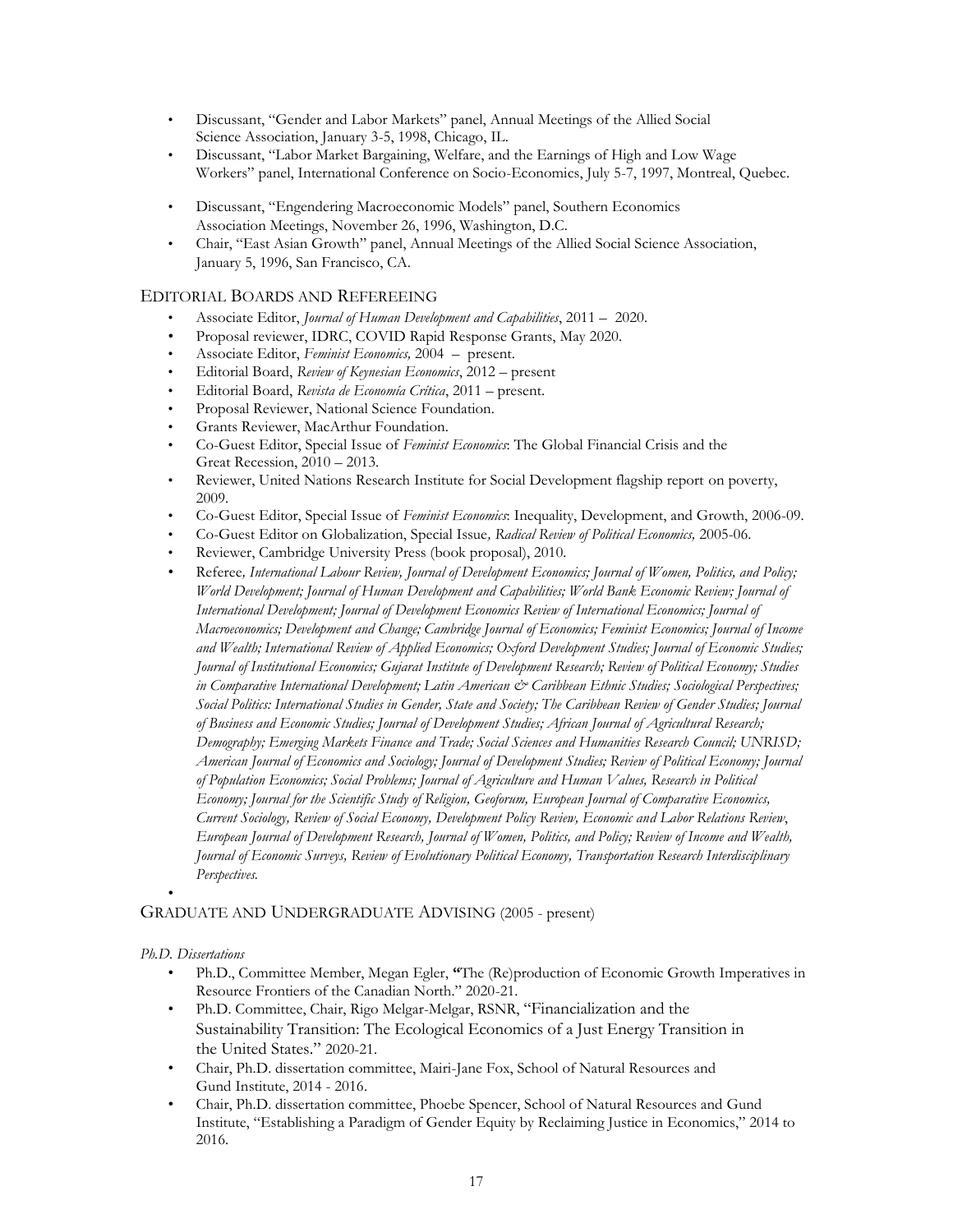- Member, Ph.D. dissertation committee, Tabitha King, Colorado State, "Gender and Public Infrastructure Spending." 2013-14.
- Chair, Ph.D. Committee, Denise Dunbar, "Out of the Shadow of the Green Mountains: Public School Experiences of African American Male Dropouts in Vermont, College of Education and Social Services, 2010.
- Chair, Ph.D. Dissertation, Marcel Bonn-Miller, Psychology, "Frequency of Marijuana Use and Anxious and Fearful Responding to Bodily Sensations: A Laboratory Test," 2006-08.
- Chair, Ph.D. Committee, Ganlin Huang (SNR), "From Tourism to Mining: Understanding the Peculiar Development Strategy of Yunnan, China," 2005-8.

#### *Undergraduate and Masters Theses*

- Member, Honor's Thesis Committee, Sam Disman-Eager, "Rural Access To Credit In Vermont." 2021.
- Advisor, Honors thesis, Daniel Felde, 2020-21. ""Malevolent Associations: Understanding Florida Law Enforcement Union Power Through a Fundamental Analysis of Police Violence." 2021.
- Advisor, Master's Thesis, Madison Schafer, "Barriers to Women's Land Access within Kisumu County, Kenya, 2019-2020.
- Chair, Sophie Sepel, Sociology, "Differential Effects of Institutional and Demographic Factors on New York State Graduation Rates," 2019.
- Member, Honors Thesis Committee, Devin Kane, "De Jure School Segregation and housing segregation," 2018.
- Honors Thesis Advisor, Julia Wood, "Declining Male University Enrollment," 2017-18.
- Master's Thesis Committee Member, Emily Irwin, CDAE, "Latino Dairy Workers in Vermont," 2017-18.
- Honors Thesis Advisor, Ian Mack (Economics), "Understanding the Distributional Impacts of the Bush Tax Cuts of 2001 and 2003." 2015-16.
- Honors Thesis Advisor, Will Nedds (Economics), "Financialization and Inequality," 2015-16.
- Advisor, Emily Chamberlin (Critical Race and Ethnic Studies), "Black Lives Matter: The way in which literature can impact and influence social justice movements surrounding the killing of African American males by police officers," 2015-16.
- Member, Honors Thesis Committee, Elizabeth Powell (Studio Art and Economics), 2015.
- Member, Honors Thesis Committee, Blair Borax, Environmental Studies, "On Being Earthlings." 2014.
- Chair of Honors Thesis Committee, Hayley Johnson (English) and Ross Huntley (Philosophy), 2011.
- Internship Advisor, Skye Smock, Women's and Gender Studies, 2011.
- Honors Thesis Advisor, Lisa Goldstein (Economics), 2007-08.
- Member, Honors Thesis Committee, Katherine Rendall, Spring 2008.
- Chair, Honors Thesis Committee, Graham Budd (Photography), Spring 2006.
- Member, Honors Thesis Committee, Joe Valentine (Economics), Spring 2006.
- Member, MA Thesis Committee, Meredith Kalman (English), Spring 2006.
- Chair, Honors Thesis Committee, Jacob Vannehman (English), Spring 2005.
- Honors Thesis Committee Member, James Lovinsky (Anthropology), Spring 2005.
- Chair, Honors Thesis Committee, Ryan McKown (Political Science), Spring 2005.

## OTHER TEACHING AND ADVISORY WORK

- Advisory Committee member, UN Women' study on **Tracking Gender Equality Attitudes,** 2018.
- External reviewer, UNIDO research project on gender and industrialization, 2018.
- **Invited participant,** Expert group meeting, Investment standards for women's economic empowerment, UN Women, New York, July 2017.
- **Invited participant,** UNDP Strategic Plan Consultation with External Advisors, New York, December 2016.
- **Invited presentation**, workshop on gender and foresight modeling, International Food Policy Research Institute (IFPRI), 2014.
- Expert advisor, UN Women*, Progress on the World's Women Report*, 2013 14.
- Faculty Advisor, "Feminisation, agricultural transition and rural employment: Social and political conditions of asset building in the context of export-led agriculture compared to alternative income generating opportunities," University of Bern, 2013 – present.
- Member, Income Impact Team, United Way [review grant applications], 2013-14.
- Consultant, UNDP, flagship report on inequality, 2013-14.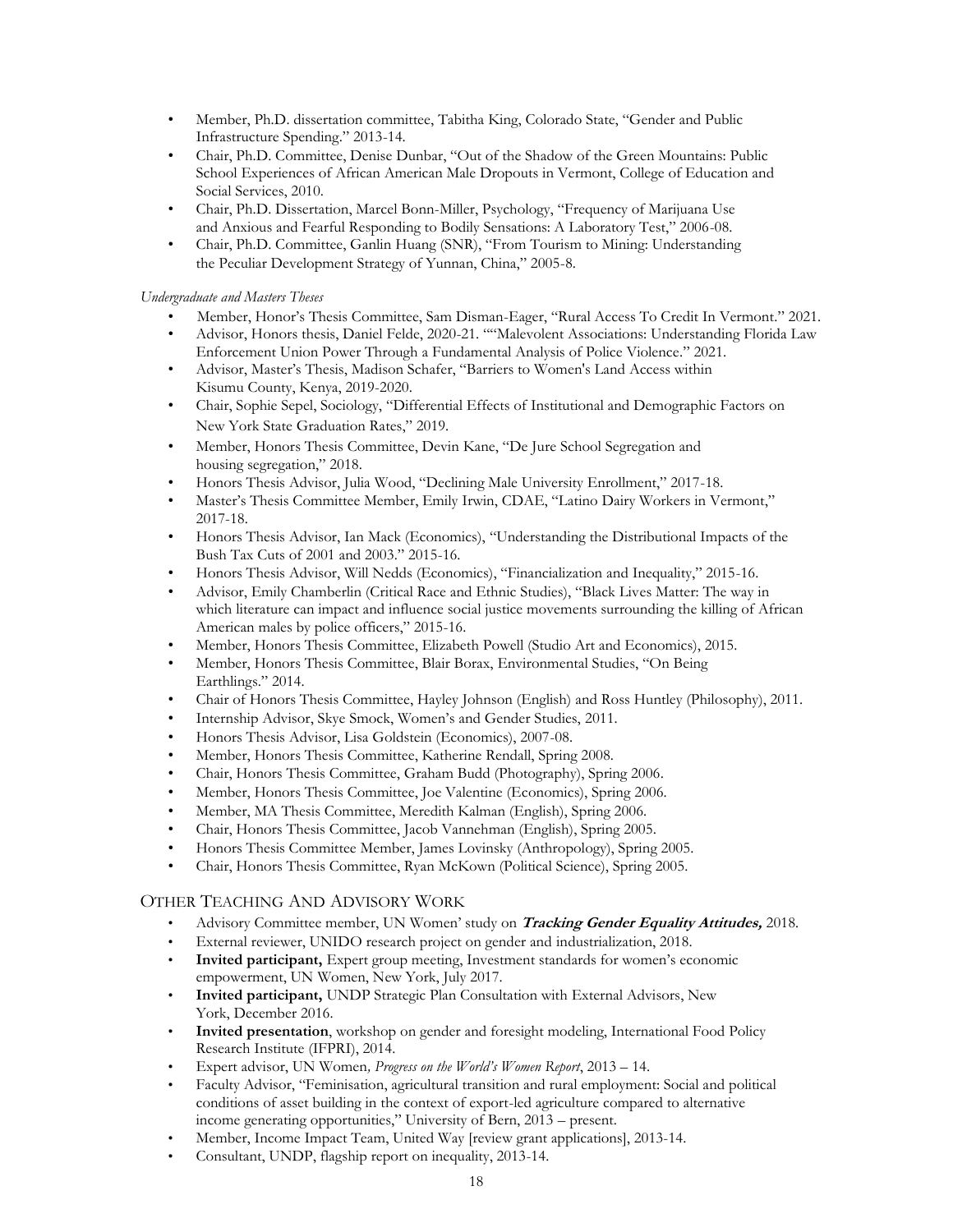- Advisory Committee, Burlington School District, Equity Report Card Committee, 2012 2014.
- Expert advisor, UN Women's report, *Progress of the World's Women*, 2013-14.
- Peer Reviewer, World Bank *Gender and Trade* Research Project, 2010-11.
- Lecturer, *African Programme for Rethinking Development Economics*, Cape Town, South Africa, 2007-2011.
- Academic advisor, *Racial Profiling in Vermont* study*,* 2010-present.
- World Bank, participant in brainstorming session on "The Effects of Gender on Trade." June 9, 2010.
- Facilitator, global economic crisis workshop, UNICEF Global Meetings, New York, NY, April 21- 23, 2009.
- Consultant, Law and Development Partnership, project with IFC, Methodological Toolkit for Addressing the Gender Dimensions of Investment Climate Reform, 2008-09.
- Expert consultant, 2009 *Survey on the Status of the World's Women,* Division for the Advancement of Women, United Nations.
- Instructor, GEM-IWG Knowledge Networking Workshop, University of Utah, Gender and Economic Growth, June 2003-06.
- Faculty Advisor, Levy Economics Institute, on establishment of Ph.D. program in Economics, 2006.
- External Review Panel, Sustainable Development Policy Institute (Islamabad, Pakistan), 2006.
- ActionAid, gender and globalization training for international program directors, Washington, DC, 2005.
- Advisor, United Nations Development Programme, revision of GDI and GEM, 2005.
- Swedish International Development Agency, assessment of research applications, 2005.
- UNRISD, contributor to *Gender Equality: Striving for Justice in an Unequal World*, 2004.
- Member of Technical Advisory Group for Women's Impact Assessment for "Gender and Trade" Project, sponsored by Women's Edge, 2002.
- External reviewer for proposed Women's Studies B.A., University of Maine at Farmington, Spring 2001.
- Faculty advisor to Maine Center for Economic Policy, for TANF study, Augusta, ME, 2001.
- AFL-CIO, fact sheet on Gender and Globalization, 1999.
- United Nations Development Programme. Contributed to *1999 World Survey on the Role of Women in Development,* 1999.
- **Invited panelist,** World Bank panel on Asian Financial Crisis, 1998.
- Member of Advisory Committee for *Status of Women in the States* project (sponsored by Institute for Women's Policy Research), 1998.
- Research for Maine Center for Economic Policy based on survey data collected from Maine AFDC/TANF recipients. Produced paper entitled "Struggling to Make Ends Meet: A Study of Former and Current AFDC/TANF Recipients." This work, completed in February 1998, provided basis for legislative proposals on welfare reform in that state.
- Testimony before State of Maine Commission on the "Economic Impact of Time-Limited Aid to Families with Dependent Children," 1997.
- Faculty advisor, Maine Center for Economic Policy's *Low-Wage Worker Survey,* 1996.
- Faculty advisor, *Vermont Job Gap Study*, 1996-1997.
- United States Agency for International Development, Haiti. Developed multi-year Title III proposal, 1991.
- National Cooperative Business Association, Niger. Evaluated alternatives for profitable operation of input supply house and examined possibilities for agricultural cooperatives to assume ownership, 1988.

## SERVICE ACTIVITIES

#### **Department Service, 2005-present**

- Departmental Committee on M.S. in Economics, 2019-20.
- Departmental Honors Committee, 2020.
- Organized campus visit of Bradley Hardy, American University, October 2019.
- Departmental Honors Committee, Spring 2019.
- "Racial Disparities in Vermont Policing," Department of Economics Seminar, March 2018.
- Search Committee for Tenure Track Position, 2015.
- Faculty Advisor, Student Economics Club, 2015 2016.
- Organized campus visit, Arthur Goldsmith, Washington and Lee University, 2015.
- Organized campus visit, Glenda Oskar, Pennsylvania State, 2015.
- Department Honors Committee, 2015.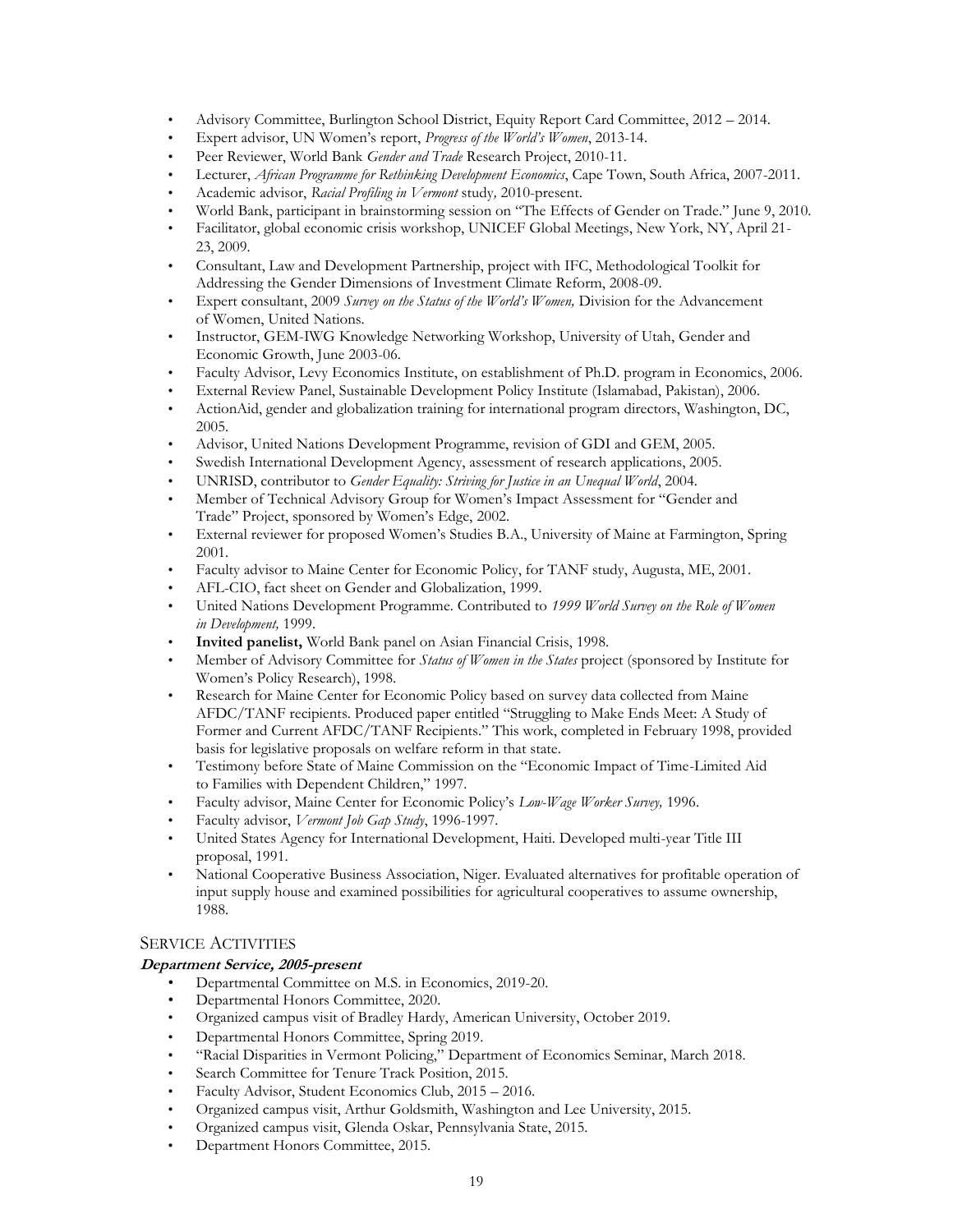- Organized campus visit, Timothy Diette, Washington and Lee University, 2014.
- Presentation on Thomas Piketty's *Capital*, November 2014.
- Committee to develop proposal on CE funds, 2013-14.
- Capital Campaign Committee, fall 2011.
- McNair Scholars Program Advisor, 2011.
- Organized campus visit for Marsh Professor at Large William Darity, Jr, April and October 2007, April 2008.
- Chair, 2003-2006.
- Participated in "Living Wage Debate," sponsored by Student Economics Club, March 2006.
- Co-organizer, Post Keynesian Conference held at UVM, Fall 2006.
- Appointed to Graduate Faculty, 2001.

# **University Service, 2005 – present**

#### **Guest Lectures and Talks**

- **Invited speaker,** UVM Women and Gender Studies, *WTF We are Talking Feminist,* "COVID-19 and Gender Equality: Who Cares?," April 30, 2021.
- **Invited speaker,** Webinar, COVID on Earth Day, Gund, April 21, 2020.
- **Invited speaker**, Webinar on Stimulus Package and COVID, April 2020. Center for Research on Vermont.
- Moderator, Black History Month, Yusef Salaam talk, February 2020.
- Two guest lectures on race to SIMBA graduate students, BSAD, fall 2020.
- **Invited speaker**, UVM Teach-In Series Finding Answers Together: Exploring, Explaining, and Eradicating Systemic Racism: "Cops, Courts, and the Criminal Justice System."
- Panelist, *Carbon Pricing: An Economic Solution to the Climate Crisis*, UVM, November 2019.
- Guest lectures (2 each year), CRES "Race and Racism Across the Disciplines," Spring 2018-19.
- **Invited speaker**, Gund Institute, "Not So Different After All: Driving While Black in Vermont," March 2016.
- **Invited speaker**, "Gender and Cooperative Behavior," Rubenstein School Human Behavior and Sustainability Seminar Series, March 2015.
- Presentation, Gund Institute, "Cuba's political and economic history," with Josh Farley, September 2015.
- Guest lecturer, Catherine Connor's SPAN 2012 "Topics in Spanish Language," on race and stereotypes.
- Presentation to Continuing Education Division on students and racial stereotypes, May 2014.
- "Women as Bridge Builders," **Featured faculty speaker**, Women's Award Banquet, UVM, March 2014.
- **Guest lecture**, Gary Widrick's SWS 200 Quantitative Methods in Social Work, "Policy and Race: How to Use Data to Contribute to Public Policy Debates," February 2014.
- **Invited speaker**, "Can Economic Analysis Afford to Ignore Race and Gender Stratification?" Gund Institute, October 2013.
- Panelist, "Women and Leadership," Women's Summit, University of Vermont, November 2014.
- **Invited speaker**, "The Jobs Crisis," *UVM Teach-in* on the Crisis, October 24, 2011.
- **Keynote speaker**, "The Color of and Gender of Unemployment," Phi Gamma Mu, November 5, 2010.
- **Invited speaker**, "The Economic Crisis and Attacks on Women: Are They Related?" Women's Center Brown Bag Lunch, March 2011.
- Presentation, "The Global Economic Crisis and its Origins." University library staff. May 2009.
- Panelist, "Causes and consequences of the current financial crisis," S.L.A.P., University of Vermont, November 19, 2008.
- Panelist, "Educating for Global Citizenship," UVM Office of International Education, November 1, 2007.
- Guest lecture on stratification by race and gender, Prof. R. Johnson's Race and Culture class, December 2007. Lecture, "The macroeconomics of racial and gender inequality," Area and International Studies Program, UVM, October 2007.
- Guest Lecture in Math 95 Statistics and Social Justice, Statistics and Social Justice, February 10, 2007.
- Plenary talk on globalization, Honors College, March 2006.
- Global Studies Committee, 2006-07.
- Speaker, International Women's Day Panel, UVM, Spring 2006.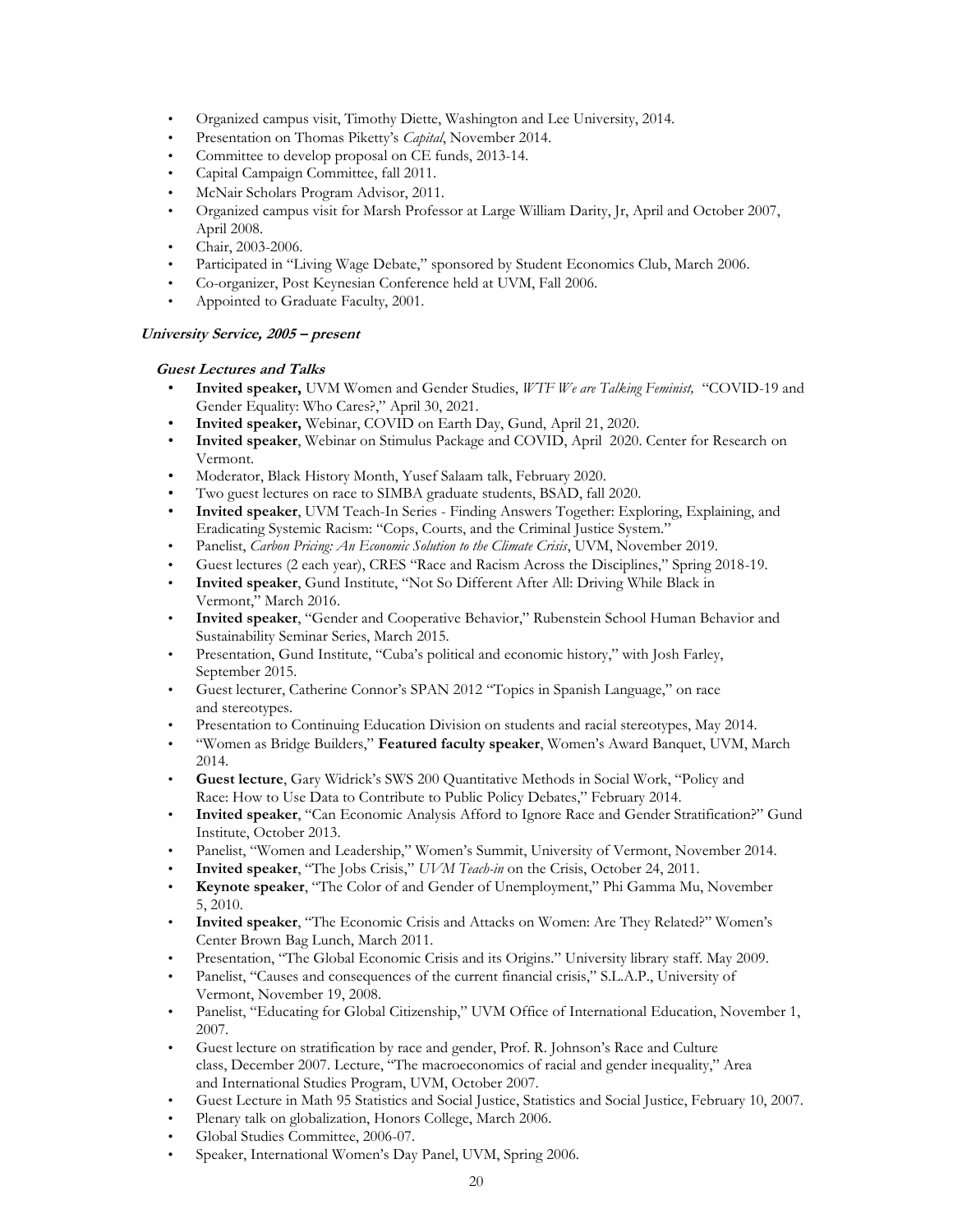- Presenter on gender impact of Bush tax cuts, Women's and Gender Studies Program, Fall 2005.
- Panel member, "Feminism and Activism," sponsored by Women's Center, March 2005.

#### **Committees and Related Activities**

- Member, Gund Diversity, Equity, and Inclusion Committee, 2020-2022.
- Fellow, Gund Institute for the Environment, 2017- present. Ombudsperson, Gund Institute for the Environment, 2019-present.
- Reviewer, University Scholar nominations, 2020
- CRES, Institute of Social Justice Workshop, September 2019.
- June Orientation, 2019.
- Panel participant on racial disparities in policing, Criminal Justice Student Group, April 2019.
- Advisory Committee, CRES, 2018-present.
- Ombudsperson, Gund Institute for the Environment, 2019-present.
- Gund Institute for the Environment, reviewed Catalyst Grant research proposals, Fall 2017.
- CAS Dean Search Committee, 2015-16.
- Sustainability Fellows Institute, January 2015.
- Participant, CAS Leadership Transition Meeting, February 2015.
- University Scholar Review Committee, 2015.
- Member, Five-Year Evaluation Committee for Dean of CESS, Fall 2014.
- CAS Strategic Planning Committee, 2013-14.
- Steering Committee Member, Faculty Women's Caucus, 2011 to present.
- Member, ALANA Strategic Visioning Committee, Fall 2011.
- Member, Search Committee, CDAE, Fall 2011-Spring 2012.
- Member, Fifth-year review committee, Dean Fayneese Miller, November 2009-February 2010.
- Member, Diversity Strategic Plan Review Committee, Spring 2010.
- Member, Diversity Curriculum Review Committee, Fall 2009.
- Organized Research Group on Race and Racial Inequality and organized two research roundtables, October 2007 and April 2008.
- Member, Global Studies Program Development Committee, 2006-07.
- Member, President's Commission on Racial Diversity, 2006-07.
- Faculty mentor, 2002-present.
- Member, Search Committee for Dean of Arts and Sciences, 2004-05.
- Panel Member on the Reappointment, Promotion and Tenure process, sponsored by the University Mentoring Program, April 2005.

#### **Other Professional Service Activities**

#### *Public Lectures*

- Guest lecture on feminist economics, Drew University, February 2021.
- Guest lecture on economic growth and human development, Universita di Roma, La Sapienza, October 2021.
- **Invited speaker**, "The Price of Safety," Vergennes, November 2021.
- Panelist, Leadership Champlain, Race and Policing, January 2021 and 2022.
- **Invited speaker**, Shelburne Select Board, Race and Traffic Policing, March 10, 2021
- **Invited speaker,** Vermont League of Women Voters, "Racial Disparity in Policing and Juvenile Justice." February 2021.
- **Invited speaker,** "Racial Disparities in VT: From Real Data to Radical Empathy." OLLI Program. March 10, 2021.
- **Invited speaker, "**The Challenge of Reparations: Implications for Vermonters." Temple Sinai's Race and Responsibility speaker series, May 5 2021.
- **Invited speaker**, VT Commission on Women, panelist, COVID's Impact on Vermont Women, January 14, 2021
- **Invited speaker**, "Racial Bias in Criminal Justice System," Vermont League of Women Voters, February 10, 2021.
- **Invited speaker**, US House Ways and Means Sub-Committee on Trade, March 2021.
- **Invited speaker**, City of Burlington MLK Day Reparations Panel, Jan. 18, 2021.
- **Invited speaker**, "Race and Policing," Leadership Champlain, Jan. 12, 2021.
- **Guest lecture,** "Gender and Globalization," Drew University, February 2021.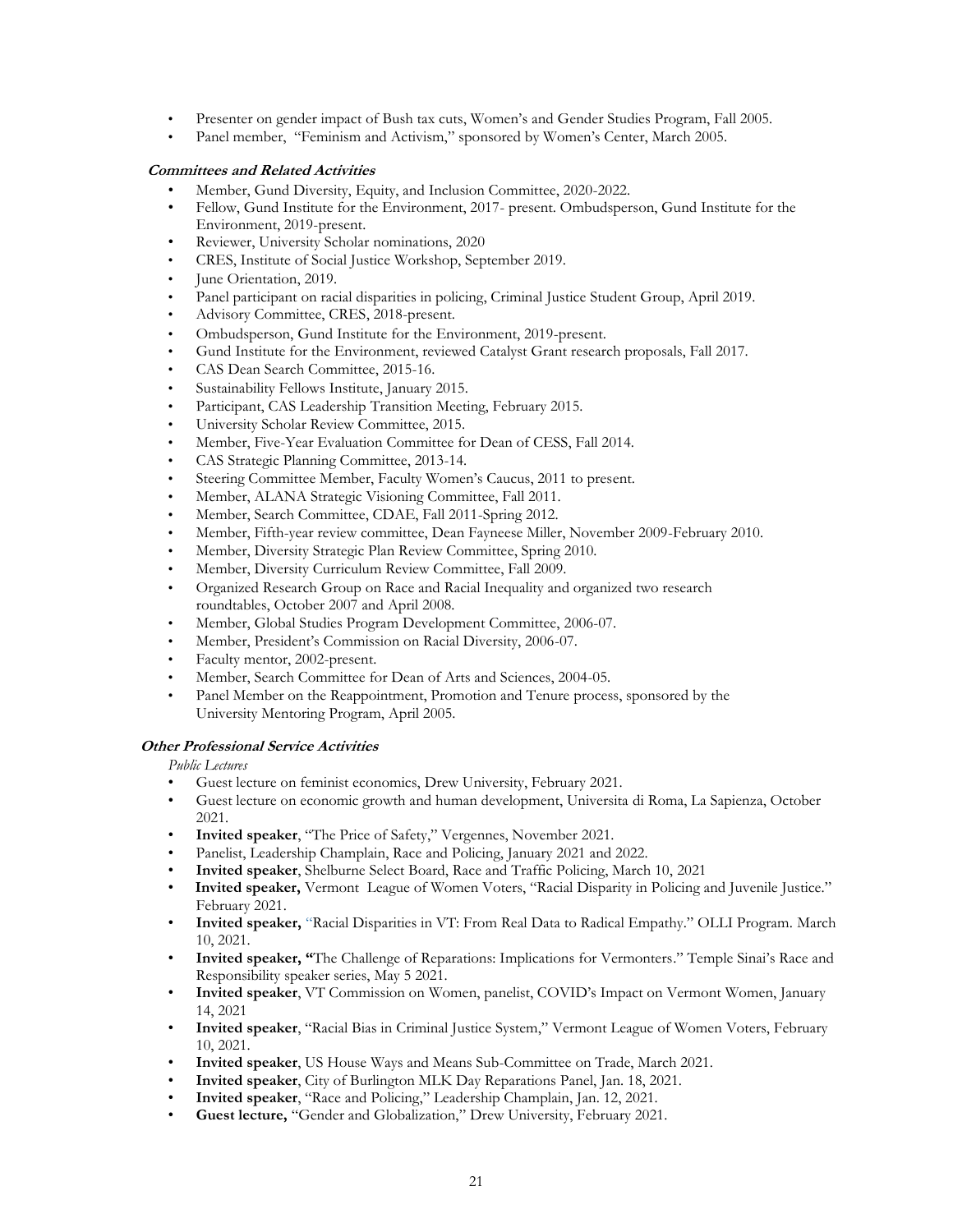- **Invited speaker**, Vermont Legislature's Social Equity Caucus and the Council of State Governments (CSG), micro summit on racial disparities data in Vermont's criminal justice system, July 31, 2020.
- **Invited speaker**, "Racial Bias in Criminal Justice System," Vermont League of Women Voters, Montpelier, VT, February 2020.
- **Invited speaker,** "Using data to identify racial disparities in policing and sentencing," Vermont Criminal Defense Institute, Essex, VT, June 2019.
- **Invited panelist,** Martin Luther King event, Echo Center, Burlington, VT, January 2020.
- **Invited speaker**, Lecturer, African Programme on Rethinking Development Economics (APORDE), Johannesburg, South Africa, 2014, 2015, 2017.
- **Mentor,** Ph.D. students, School of Economics, Northwest University, South Africa, Fall 2015.
- **Invited speaker**, UNDP, "Global Trends in Gender Equality," New York, NY, January 2014.
- **Invited speaker**, Roundtable at 54th session of Commission on the Status of Women, United Nations, *From Crisis to Equality: Harvesting Feminist Knowledge for Public Policy,* March 3, 2010.
- **Invited speaker**, Panelist, "Gender perspectives of the financial crisis," Fifty-third Session of the Commission on the Status of Women, United Nations, March 5, 2009.
- **Invited speaker**, "The Financial Crisis: Testing the Limits of the Global Architecture for Development," UN Non-Governmental Liaison Service (UN NGLS), UN Development Fund for Women (UNIFEM), and Women's Working Group on Financing for Development (WWG on FFD), United Nations, March 3, 2009.
- Co-organized 2-day workshop at United Nations, under auspices of DAW and UNDESA on inequality, development, and growth, May 2008.
- Presentation on "Gender Equality, Development and Growth," Burlington College, Burlington VT, March 7, 2007.
- Presentation on impact of foreign direct investment in developing countries to Associates in Rural Development, Burlington, VT, March 2006.
- Presentation on Social Security to Democrats for America, Burlington, VT, March 2005.
- Panel Participant, at Conference *Challenges to Women in 2004: A Vermont Statewide Meeting on Women's Issues,* paper title "Gender Effects of Trade Agreements," Randolph, VT, April 3 2004.
- Keynote speaker, International Women's Day, University of Maine at Farmington, Farmington, ME, "Women and Globalization: Setting the Rules for Fair Play," March 9, 2001.
- Panel presenter on "Gender and Globalization," University of Maine, Annual Maine Women's Studies Conference, November 2000.
- Presentation to Maine Businesses for Social Responsibility on "*Basic Needs Budgets*," Portland and Augusta, ME, November 1999.
- Presentation to AFL-CIO Annual Training *Gender and Globalization,* Baltimore, MD, July 1999.
- Panelist at symposium *Gender and Work*, University of Southern Maine, Portland, ME, November 1998.
- **Keynote speaker** on "Gender and Economic Inequality," Maine Women's Fund Annual Awards Banquet, Portland, ME, September 1998.
- **Plenary speaker**, conference on "Gender Justice: Forging Economic Rights in a Global Economy," September 27, 1996, Washington, D.C.

#### *Other Professional and Public Service (selected)*

- External Reviewer, University of Michigan/Dearborn Economics Department, 2021
- President, Association for Social Economics, 2020-2021
- Member, Burlington Police Commission, 2020-present.
- Member, Vermont State Police Fair and Impartial Policing Committee, 2018- present.
- Member, Vermont Racial Equity Advisory Panel, 2019 present.
- **Invited testimony**, Vermont House Committee on Government Operations, Vermont Traffic Stop Data and Racial Disparities in Policing, January 2022.
- **Invited testimony,** Vermont House Committee on House Committee on General, Housing and Military Affairs, Testimony in support of H.273, February 2022.
- • **Invited testimony**, Vermont House Committee on Artificial Intelligence, April 2021.
- **Invited testimony,** Vermont House Committee on House Committee on General, Housing and Military Affairs, History of racial discrimination in housing, April 2021.
- Presentation, "Trends in Racial Disparities in Vermont Traffic Policing: Shelburne," Shelburne Select Board, March 2021.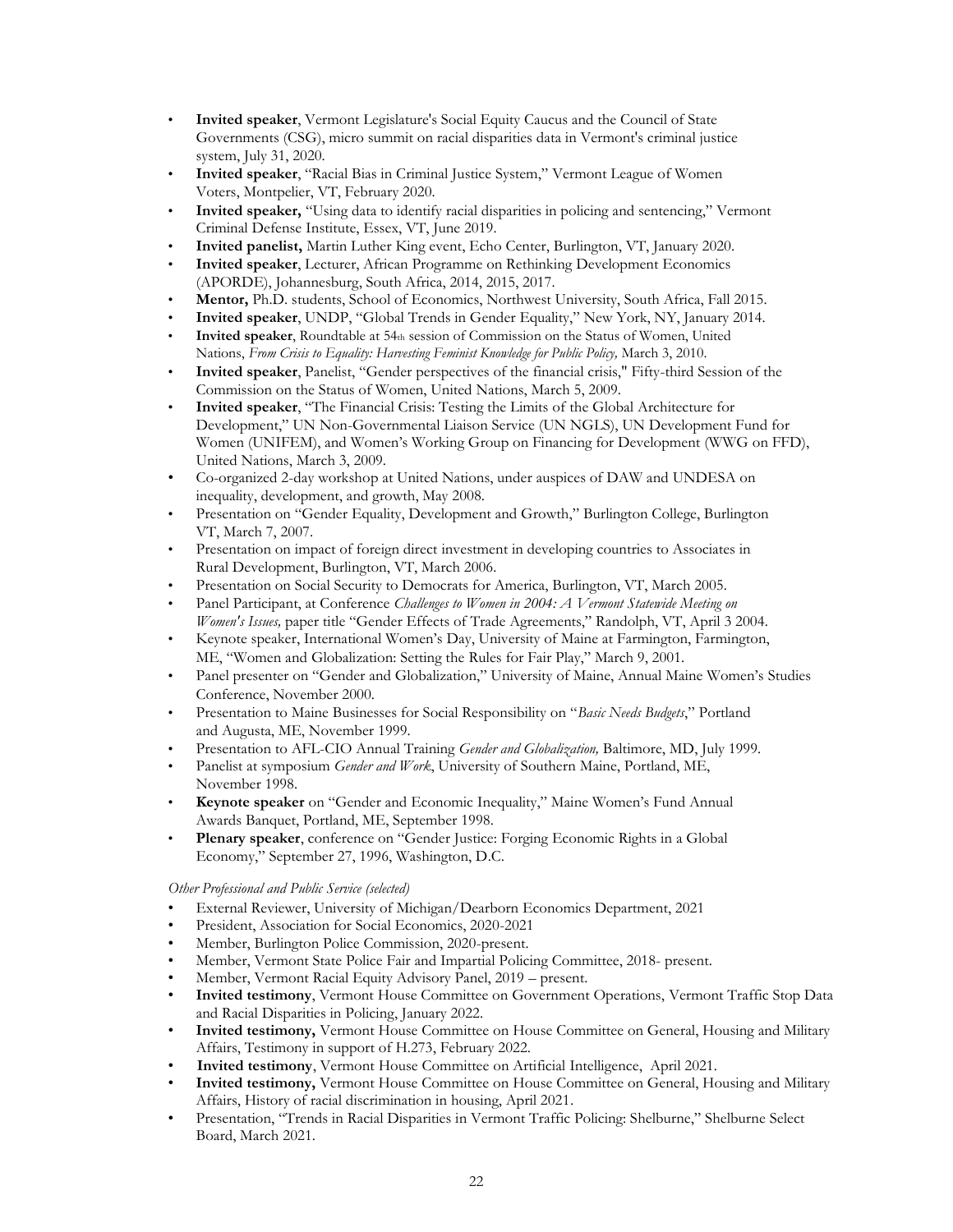- Presentation, "Trends in Racial Disparities in Vermont Traffic Policing: Montpelier," Public Safety Committee, February 22, 2021.
- Presentations to several city councils/select boards and other organizations on research on traffic policing and race: S. Burlington, Burlington, Winooski, Rutland NAACP, Vermont State Police, 2020.
- Panelist, Race and Policing, VPR, June 18, 2020.
- Panelist, Race Data and Criminal Justice, Council of State Governments, July 2020.
- Presentation to Guardians ad Litem (GAL) program, "Race and Policing in Vermont, November 2020.
- Presentations, Burlington Neighborhood Planning Association, COVID, June, and Race, Nov. 2020.
- Panelist, MLK Day, Echo Center, Civil Rights panel, January 2020.
- Presentation, Rokeby Museum, Panel on race, "This is my approach to repair," Oct. 15, 2020.
- Art portfolio reviews, Marble House Project, 2021.
- Chair, Agarwal Book Prize Committee, International association for Feminist Economics, 2021.
- External reviewer, full professor promotion, Wheaton College, 2020.
- External reviewer, tenure, University Duisburg-Essen, 2020
- External reviewer for full professor, UMass/Amherst, 2020.
- Dossier reviews, Miriam Rehm and Luna Bellini, Institute of Sociology, University Duisburg-Essen.
- UN Women Expert Meeting, Revising the Gender Inequality Index, April 22-23, 2020.
- President, Association for Social Economics, 2021.
- President-elect, Association for Social Economics, 2020.
- Scientific Committee, Conference: *Economic Possibilities for our Grandchildren***,** 90 years later, French Association for the Development of Keynesian Studies Lille, France, 2020.
- Member, Agarwal Book Prize Committee, International association for Feminist Economics, 2020.
- External reviewer, tenure case, 2019.
- Chair, Publications Committee, Association for Social Economics, 2019.
- Chair, Walters Grant Committee, Association for Social Economics, 2019.
- Testimony on revision to race data collection legislation, Vermont Attorney General Committee on Criminal Justice Reform, 2019.
- Testimony on labor market effects of AI and Robots, Vermont House Task Force on AI and Robots, February 2019.
- Review of Marble House artist residency proposals, 2017-2020.
- Member of advisory group for Vermont Equity in Education Project, 2018-19.
- Member of Vermont State Police Fair and Impartial Policing Committee, 2018-present
- Advisory Committee member, UN Women' study on *Tracking Gender Equality Attitudes*.
- External reviewer, UNIDO research project on gender and industrialization
- External reviewer of Economics Department, University of Massachusetts/Amherst, 2018.
- External reviewer of Economics Department, New School for Social Research, 2018.
- Mentor, Latin American Young Scholars Initiative, Buenos Aires, July 2018.
- Reviewer, Conference proposals for annual Human Development and Capabilities Association Conference, May 2018.
- Invited speaker, Political Economy Seminar, University of Massachusetts at Amherst, April 2018.
- Invited speaker, "Driving While Black and Brown in Vermont," February 15, 2018, Alpha Delta Kappa, Vermont Chapter, Essex, VT.
- **Invited panelist**, "Vermont Economy and Gender Challenges," Women United, Burlington, VT, February 2018.
- External Review**,** University of Massachusetts at Amherst, Economics Department, March 2018.
- **Reviewer,** Artist Residency Applications, Marble House Project, January 2018.
- **Invited Panelist,** Commentary on The Exonerated, UVM Department of Theater, October 2017.
- **Invited speaker**, "Not so different after all: Racial disparities in policing in Vermont," Faith United Methodist Church, Nov. 17, 2017.
- **Invited speaker**, "Racial Disparities in Vermont Policing," Shelburne Town Meeting, May 23, 2017.
- **Invited panelist,** "Racial Disparities in Policing," Rokeby Museum, Fall 2017.
- Testimony, House Government Operations Committee on racial disparities in policing, Jan. 18, 2017.
- Testimony, House Judiciary Committee on racial disparities in policing, Feb. 8, 2017.
- Testimony, Vermont Senate S.194, School Discipline Reform, February 2016.
- Member, Council of Expert Advisors, PODEMOS Political Party, Spain, 2015.
- Mentor, Diversity and Tenure in Economics (DITE) program, 2 mentees and conference at Duke University, February 2015.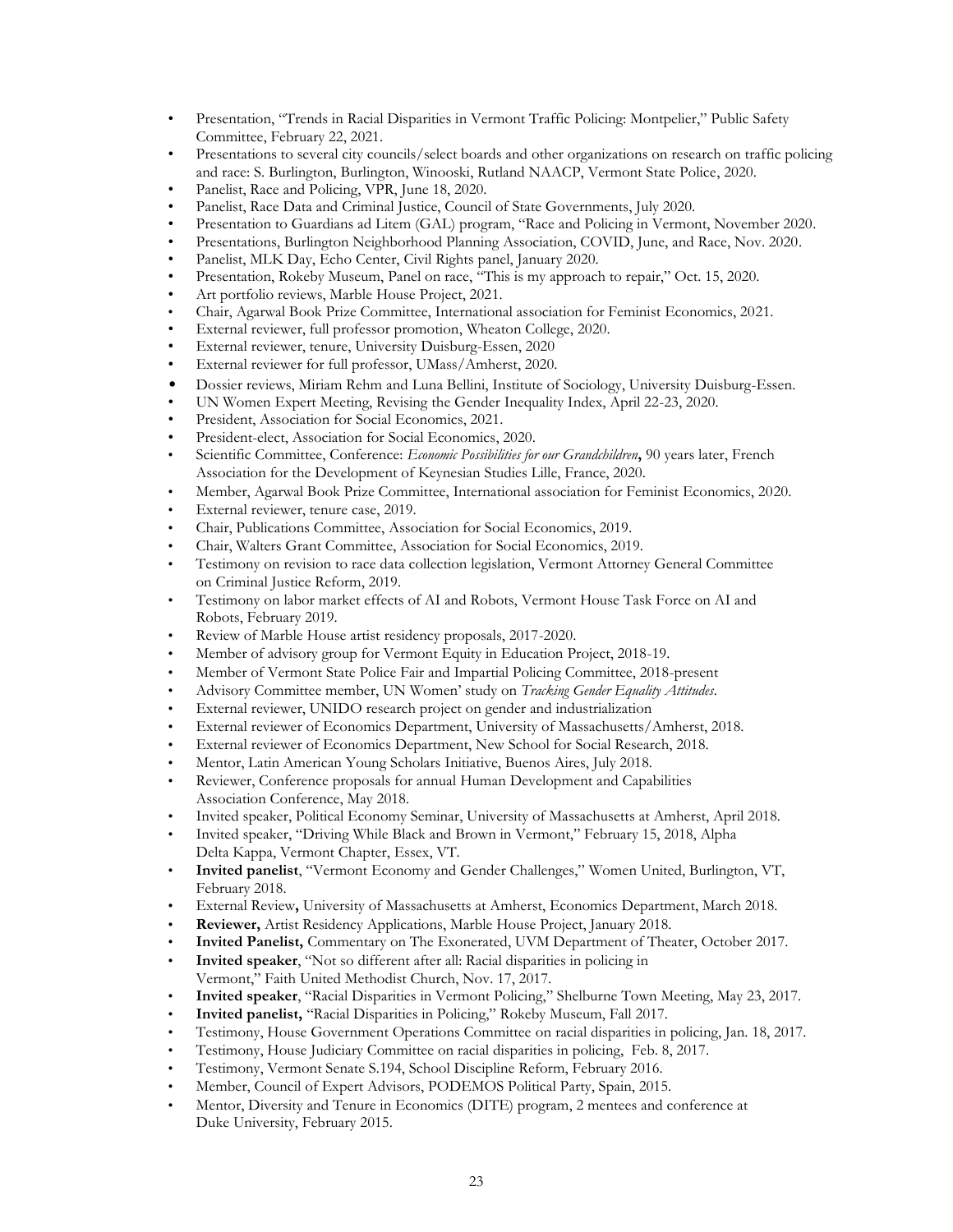- **Invited panelist**, "Race and Policing in Vermont," Martin Luther King Day, Echo Center, January 2016.
- **Invited panelist**, commentary on "The Mountaintop," May 2015.
- Master's thesis, external reviewer, N. Kohza, "Women's Career Advancement in the South African Mining Industry," University of Cape Town, South Africa, 2015.
- Full professor review, University of West Indies, 2015.
- Guest lecturer, Winooski High School (Tom Payeur's classes) on inequality, 2015.
- **Invited panelist**, Mayor's Book Club, Whatever It Takes: Geoffrey Canada and the Harlem Children's Zone, panelist, Burlington, VT 05401, January 2015.
- Testimony, S.57, School Discipline Reform, Vermont Senate, February 2015.
- Testimony to Vermont Senate on Paid Sick Days legislation, January 2015.
- Testimony, Vermont House, Paid Sick Days, April 2015.
- Participant, Roundtable on Financing Gender Equality and Women's Empowerment, Washington DC (Vital Voices, OECD, and UN Women), 2014.
- Mentor, National Science Foundation's Diversity Initiative for Tenure in Economics, 2014-15.
- Testimony, Vermont State Advisory Committee and the Eastern Regional Office of the U.S. Commission on Civil Rights, on racial disparities in policing, 2014.
- Peer Review of Grant Application to Economic and Social Research Council (UK), 2014.
- Testimony racial profiling thank you for appearing before the Racial Profiling meeting on held on August 11, 2014 in Montpelier, VT.
- Reviewer, applications for UN Women's senior director of Women's Economic Empowerment Division, 2014.
- Presentation on earned leave to Chamber of Commerce, October 2014.
- Ad Hoc Interim Search Committee Chair, Interim Superintendent Search, Burlington, VT, Fall 2014.
- Member, Finance Director Search Committee, Burlington School District, Fall 2014.
- Member, Ad Hoc Superintendent Search Committee, Fall 2014-February 2015.
- Member, Community Advisory Group on Police Relations with Community of Color, 2014.
- External Advisor, UN Women's *Progress of the World's Women*, 2014.
- Two presentations to Winooski High School students on conducting research on inequality, Fall 2014.
- School Commissioner, Burlington, April 2014 present.
- United Way, Grant Reviewer, Income Team, fall 2014.
- Faculty Advisor, "Feminisation, agricultural transition and rural employment: Social and political conditions of asset building in the context of export-led agriculture compared to alternative income generating opportunities," University of Bern, 2013 - present.
- Testimony to Vermont House on Paid Sick Days legislation, February 2014.
- "Trends in Gender Equity," 2013, *Council on Contemporary Families (CCF) Equal Pay Symposium: 50 Years Since the Equal Pay Act of 1963 (*cited in *New York Times).*
- Presentations (3) of *Racial Disparities in Policing? An Assessment of 2009-10 Traffic Stop Data in Chittenden County, Vermont,* 2011 - 2012 to Uncommon Alliance, area police departments, 2012.
- Search Committee, Principal, Integrated Arts Academy, spring 2011.
- Member, Community Development Block Grant Advisory Board, Burlington, VT, 2011 2013.
- External examiner for University of West Indies, Cave Hill, MSc theses, June 2010 present.
- External reviewer, two Full Professor cases, 2009.
- Co-organized 2-day workshop at United Nations, under auspices of DAW and UNDESA on inequality, development, and growth, May 2008.
- Guest Editor, special issue of *Feminist Economics* on Inequality, Development and Growth, August 2006-2009.
- Participant in racial profiling data collection, collaboration with Uncommon Alliance and area police departments, January 2008 - present.
- External reviewer, two tenure and promotion to Associate Professor cases, 2008.
- Promotion evaluation, American University faculty, December 2006.
- Faculty Advisor, Levy Economics Institute, on establishment of Ph.D. program in Economics, 2006.
- Outside reviewer, Women's Edge "Framework for Gender Assessments of Trade and Investment agreements." Jamaica Case Study." October 2003.
- Research advisor to Global Policy Network on study on effects of privatization in 40 countries, 2002.
- Press conference on "FTAA and Fast Track Authority," with Rep. Sanders, Montpelier, VT, May 20, 2002.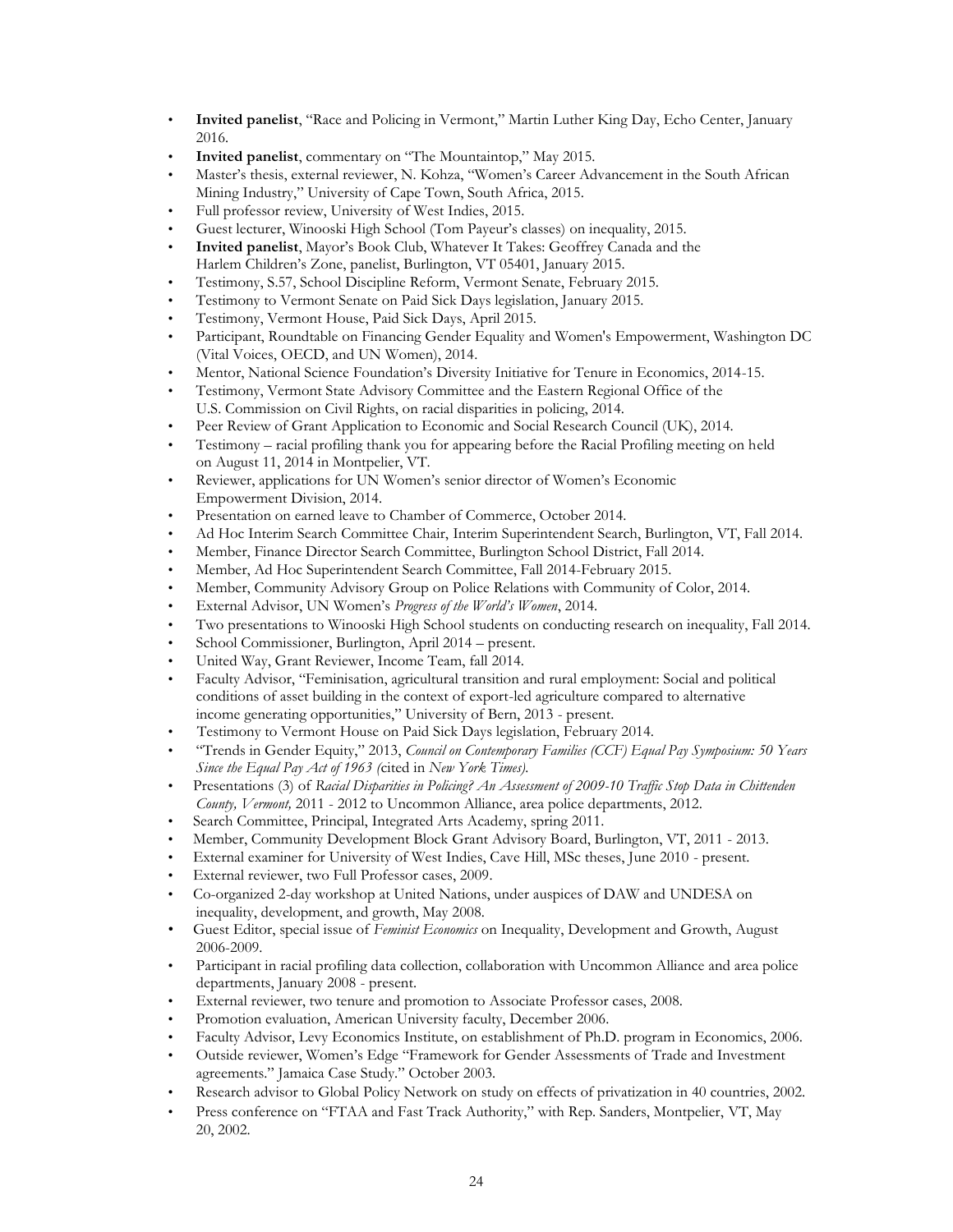- Organized one-day workshop at University of West Indies, entitled "Rethinking Economics: Does Gender Matter?" St. Augustine, Trinidad and Tobago, December 5, 2001.
- Member of Technical Advisory Group for Women's Impact Assessment for "Gender and Trade" Project, sponsored by Women's Edge, an international coalition working for women's economic empowerment in the global South and North, 2002 to present.
- External reviewer for proposed Women's Studies B.A., University of Maine at Farmington, Spring 2001.
- Faculty advisor to Maine Center for Economic Policy, for TANF study, Augusta, ME, 2001.
- Member of Advisory Committee for *Status of Women in the States* project (sponsored by Institute for Women's Policy Research), 1998.
- Research for Maine Center for Economic Policy based on survey data collected from Maine AFDC/TANF recipients. Produced paper entitled "Struggling to Make Ends Meet: A Study of Former and Current AFDC/TANF Recipients." This work, completed in February 1998, provided basis for legislative proposals on welfare reform in that state.
- Testimony before State of Maine Commission on the "Economic Impact of Time-Limited Aid to Families with Dependent Children," 1997.
- Faculty advisor, Maine Center for Economic Policy's *Low-Wage Worker Survey,* 1996.
- Faculty advisor, *Vermont Job Gap Study*, 1996-1997.
- Guest editor for special issue on structural adjustment, *Trialogue (*publication of the Association for Women in Development), 1995.

# GRANTS, AWARDS, AND EXHIBITS

# **Research Grants and Awards**

- "The macroeconomics of women's economic empowerment: A macro-micro analysis of gender segregation and job quality in developing countries," UNU-WIDER grant, \$10,000, Co-PI with Diksha Arora and Elissa Braunstein. Funded, 2019.
- "The Cost of Exclusion: Racial Job Segregation in the US and the Labor Share of Income," Washington Center for Equitable Growth, PI with Elissa Braunstein and Michelle Holder, \$61,700. 2018. Not funded
- "The cost of gender and racial disparities for economic growth in the US." With Nancy Brooks and Elissa Braunstein. Equitable Growth Project, \$90,000, Jan. 2017. Not funded.
- Humanities Center Coor Collaborative Fellowship Award for "Race & Racism Across the Disciplines," \$13,000, with Jinny Huh, John Gennari, Pablo Bose, Mildred Beltre, Holly Brevent, 2017.
- UVM Small Grants Proposal, "Policing and Race in Vermont: Racial Disparities in Vermont State Police Traffic Stops," October 2015, \$2030.
- NSF Grant, PI, "Are There Economy-Wide Costs of Race and Gender Inequality in the U.S.? Grant amount: \$700,000.
- Andrew Carnegie Fellow, 2015. Not funded.
- Artist Development Grant, Vermont Arts Council, 2014, 15.
- BAU Institute Artist Residency, Otranto, Italy, June 2015.
- Marble House Project Artist Residency, Dorset, Vermont, July-August 2015.
- Martin Luther King Award, Greater Burlington Multicultural Center, February 2014.
- Outstanding Faculty Woman Award for 2014, Women's Center, University of Vermont, March 2014.
- "Gender Equality, Food Production and Economic Growth" with E. Braunstein (co-PI), M. Fontana, E. Asiedu, and E. Wamboye. IDRC Growth and Economic Opportunities for Women (GrOW), \$302,000. Submitted October 2013. Not funded.
- Gender Equality, Food Production, and Economic Growth" with E. Braunstein, INET, \$72,000. Submitted June 2012. Not funded.
- University Scholar, 2012-13.
- UVM Department of Police Services, Civilian Service Award for Contribution on Race Relations, 2012.
- ALANA Faculty Award for Contributions on Diversity, University of Vermont, 2007.
- Outstanding Faculty Woman Award for 2007.
- Dean's Fund, for "Is More Mobility Good? Evidence of Low Wage-Low Productivity Trap," March 2003.
- Fulbright Award, University of West Indies, Centre for Gender and Development Studies, St.
- Augustine, Tripidad, 2001-2002.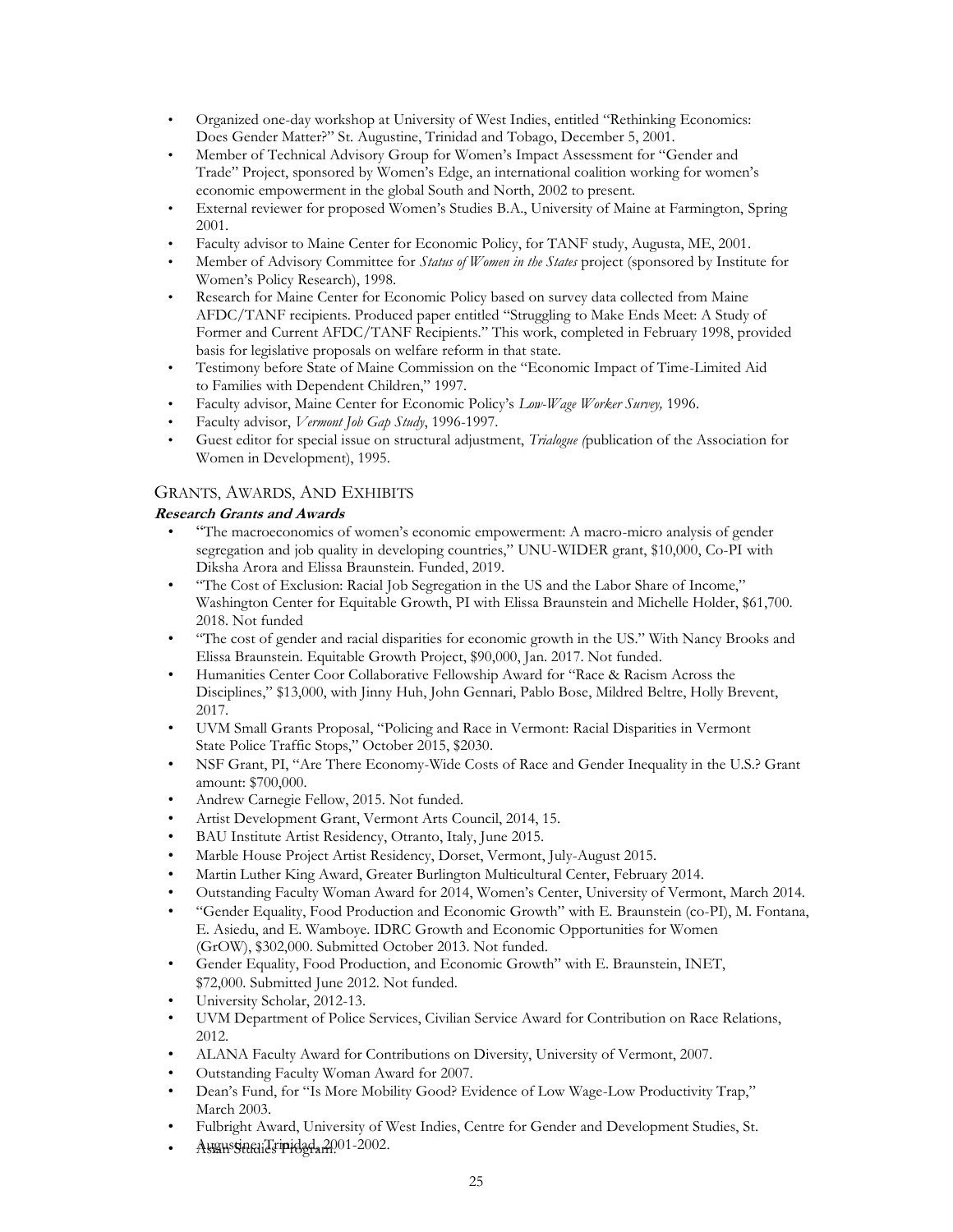- Research grant, University Committee on Research and Scholarship, University of Vermont, for research project "Gender Inequality and Economic Growth," \$3625, 1998.
- Research grant, Dean's Fund, for research project "Gender Inequality and Economic Growth," 1998.
- *Power of the Pen* Award from *The Dissident* (Maine newspaper) for "Living on the Edge: Women Working and Providing for Families in the Maine Economy, 1979-93*"* 1997.
- Research grant, University Committee on Research and Scholarship, University of Vermont on gender wage differentials and capital mobility in Korea and Taiwan, 1996.
- Research grant, Maine Center for Economic Policy, Women's Economic Security Project and Davis Family Foundation, 1995.

#### **Other grants and nominations**

- Artist residency, Arquetopia, Puebla, Mexico, 2020.
- BAU Institute Artist Residency, June 2015, Otranto, Italy.
- Marble House Project Artist Residency, Dorset, Vermont, July-August 2015.
- Artist Development Grant, Vermont Arts Council, 2014, 2015.
- Nominated, Peter Clavelle Award, Burlington, VT, 2014.
- Dean's Fund, International Travel Grant, 2000- 2003, 2005.
- Travel grant, Asian Studies Program, 1999.
- International Educational Incentive Grant (with D. Ford, R. Gordon, J. Seager, J. Strickler, L. King, and T. Hudspeth) to fund seminar series "Impact of Economic Globalization on the Environment and Society," 1998.
- Faculty Development Grant, Dean's Fund, 1997.
- Instructional Incentive Grant for preparation of First Year Seminar on Race, Ethnicity, and the Economy, 1996.
- Incentive Grant in conjunction with Women's Studies Program to update curriculum in Women's Studies Seminar, 1996.
- Travel grants, Women's Studies Program, University of Vermont, 1995-03.

#### **Art Exhibits**

- "Radical Empathy," Solo Show, Julian Scott Memorial Gallery, Northern Vermont University, October 2019.
- Juried Group Photography Exhibit, U*ncertain Times: Borders, Refuge, Community, Nationhood,* Society for Photographic Education and University of the Arts, Philadelphia, PA.
- **"**Radical Empathy," Photographic Exhibit FlynnDog Gallery, May-June 2015.

## SELECTED MEDIA

- Interview, WCAX, Biden COVID Stimulus Plan, Jan. 18, 2021.
- Interview, WCAX on Vermont Traffic Stops and Racial Disparities, Jan 18, 2021.
- Interview, VPR on Vermont Traffic Stops and Racial Disparities, Jan. 18, 2021.
- Interview, on Vermont Traffic Stops and Racial Disparities, Jan. 2021.
- Interview, VPR, Racial disparities in Vermont unemployment, Jan. 2021
- CNN, Vermont's low unemployment rate is a mirage, February 3, 2021
- VPR, COVID and Women, March 8, 2021
- Scientific Science Podcast, April 16, 2021
- Interview: *Civil Eats*, May 2020, on grocery store workers and COVID.
- Interview, WDEV on State Budget, COVID, and Gender Equality, May 21, 2020
- Oped, VT Digger, "Austerity is Bad Economics," with Jane Knodell, May 2020.
- Oped, "UVM Must Do Better," VT Digger, with Eleanor Miller, June 2020.
- Testimony, Vermont legislature, "COVID and the State Budget." July 2020.
- Facebook interview with President Pro-Tem of Vermont Senate, May 2020.
- Media interviews on race and policing studies in 2020: VPR, *VT Digger, Rutland Herald, Bennington Banner,*  WDEV, WAMC.
- Interview, *Bloomberg News,* on causes of gender inequality, February 2019.
- Interview, VT Digger, on Vermont and Gender Inequality, March 2019.
- Interview, *Civil Eats*, on New York legislation to require justification for firing. April 15, 2019
- Interview, Center for Vermont Research on policing, April 2019 (podcast)
- Interview, WCAX, on Vermont State Police 2018 traffic stop data, June 18, 2019.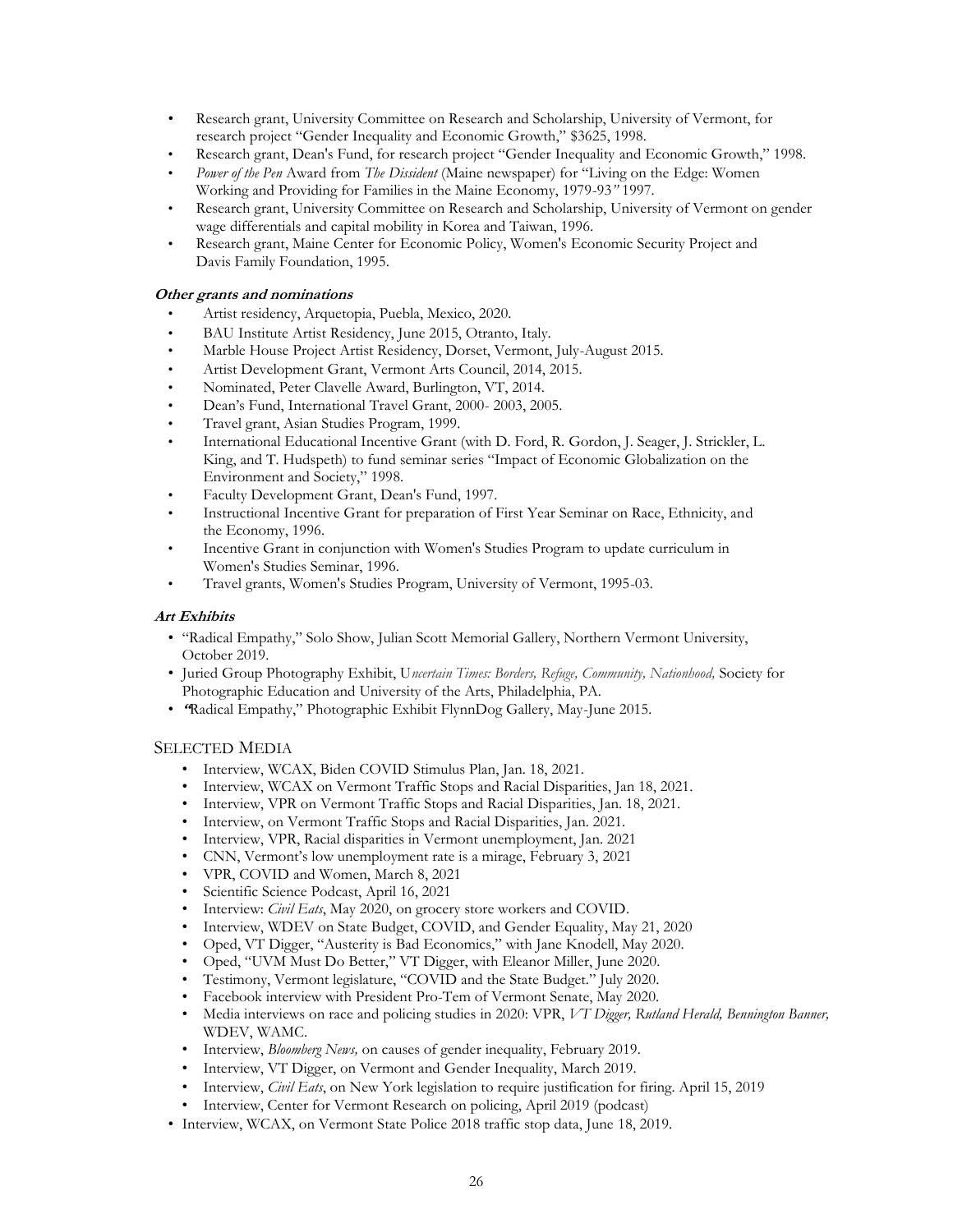- Guest, "Wait a Minute: A Very Professional Talk Show with Ash Diggs," Revelry Theater, November, 2018.
- Interview, NPR *Marketplace*, Haiti, Remittances, and End of Temporary Protective Status, April 2018.
- Interview, Vermont Public Radio, Racial Disparities in Vermont Policing, March 2018.
- Interview, WAMC, Racial Disparities in Vermont Policing, December 2018
- Oped, *Burlington Free Press, "*Why Vermont's official unemployment rate doesn't reflect reality," November 2017 (reprinted in *VT Digger*).
- *Oped* in *Burlington Free Press*, "Budgeting with a Human Face," on School Board budget vote, Jan. 15, 2017. (Reprinted in *VT Digger*).
- Oped in *Burlington Free Press*, "Racial Woes in South Burlington," May 2017. (Reprinted in *VT Digger*).
- Oped in *Rutland Herald, Times Argus*, on racial disparities in Vermont policing, Jan. 18, 2017.
- Press conference to release "Driving While Black and Brown in Vermont" with Nancy Brooks, Jan. 9, 2017. (The story on the news conference was picked up by more than 60 news outlets).
- *A World Apart*, Podcast, "Racial Disparities in Policing," September 2017.
- INET interview, gender and economic growth, January 2017.
- Interview on Justice for All Radio, Jan. 11, 2017, on racial disparities in policing.
- Interview on WCAX on racial disparities in policing, Jan. 17, 2017.
- Interview on VPR on racial disparities in policing, Jan. 10, 2017.
- Interview on gender and workplace dress codes, Al Jazeera News, Jan. 24, 2017.
- Interview on racial disparities in policing, WDEV radio, Jan. 18, 2017.
- *New York Magazine,* "How Religion Can Help Explain the Wage Gap," April 4, 2016.
- KPFA, Trade and Gender, April 15, 2016.
- Thomas Reuters Foundation, Christian Science Monitor on global trends in gender inequality, April 2016. (30+ media outlets cited this study).
- VPR on race data and traffic stops, April 2016.
- Interview, WPTZ, on race and traffic stops in Vermont, January 2016.
- Interview, WCAX, "Wealth Inequality in Vermont," February 2015.
- Interview, Real News Network, on Obama's directive to reduce gender wage gaps, 2014.
- Interview, Real News Network, on the inequality and the crisis, 2014.
- Interview, Real News Network, on UNDP's *Humanity Divided*, February 2014.
- Feminist Economics Blog (with Elissa Braunstein), "The IMF on gender and macro policy: Feminist Economics education", 2014.
- *Feminist Economics* Blog*,* "Hierarchy of needs or synergy of goals?" on the debate on aid effectiveness, 2014.
- Contribution to online debate at *The Broker*, "The impact of financial globalization on work," 2014.
- Interview, "Women in Vermont's Economy, Vermont Public Radio, November 2013.
- "Racial Disparities in Traffic Stops," WPTZ TV, April 2, 2012.
- Interview, "How to Reverse the 'Feminisation of Poverty.'" Inter Press Service (IPS), United Nations, February 22, 2012.
- Interviews on "Gender, Religiosity and the Obama Contraceptive Debate." WPOO-FM San Francisco (February 11, 2012); WRHU-FM New York (February 15, 2012); WRKX-FM 95.3 Ottawa, IL (February 16, 2102), and KPFT 90.1FM Houston, TX (Pacifica Radio) (February 20, 2012), KPFK - 90.7 FM Los Angeles (February 22, 2012), KDKA Pittsburgh (February 26, 2012).
- Op-ed, "Another Economics in Possible," *Globe Herald,* March 8, 2011.
- Author, "What type of jobs will exist when the recession fades?, *Bernie's Buzz*, September 2010.
- Interview, "What Women Need to Know About the Economy," *Vermont Woman Newspaper*, September 2010.
- Radio interview on the global economic crisis, Swiss Pubic Radio, July 2009.
- Op-ed "Open Letter to Governor Douglas." on state budget crisis with E. McCrate and R. Prasch, *Rutland Herald*, January 2009.
- Op-ed, "Put jobs, not profits, at center of growth goals." *Cape Times* (South Africa), July 2007.
- Op-ed, "The Community Reinvestment Act and the Financial Crisis." *Burlington Free Press,* 2008.
- Op-ed, "Bush Redistribution is Unfair." *Burlington Free Press*, 2008.
- Interview, "Factoring in women: Promoting the wisdom of gender equity worldwide, *Vermont Quarterly*, Winter 2007.
- Op-ed, "Is globalization a blessing or a curse? Fleeing jobs, stagnant wages." *Bangor Daily News*, March 22, 2007.
- Op-ed "The harms of globalization." *Bangor Daily News,* January 2, 2007.
- Vermont Public Radio, guest speaker on free trade, 2005.